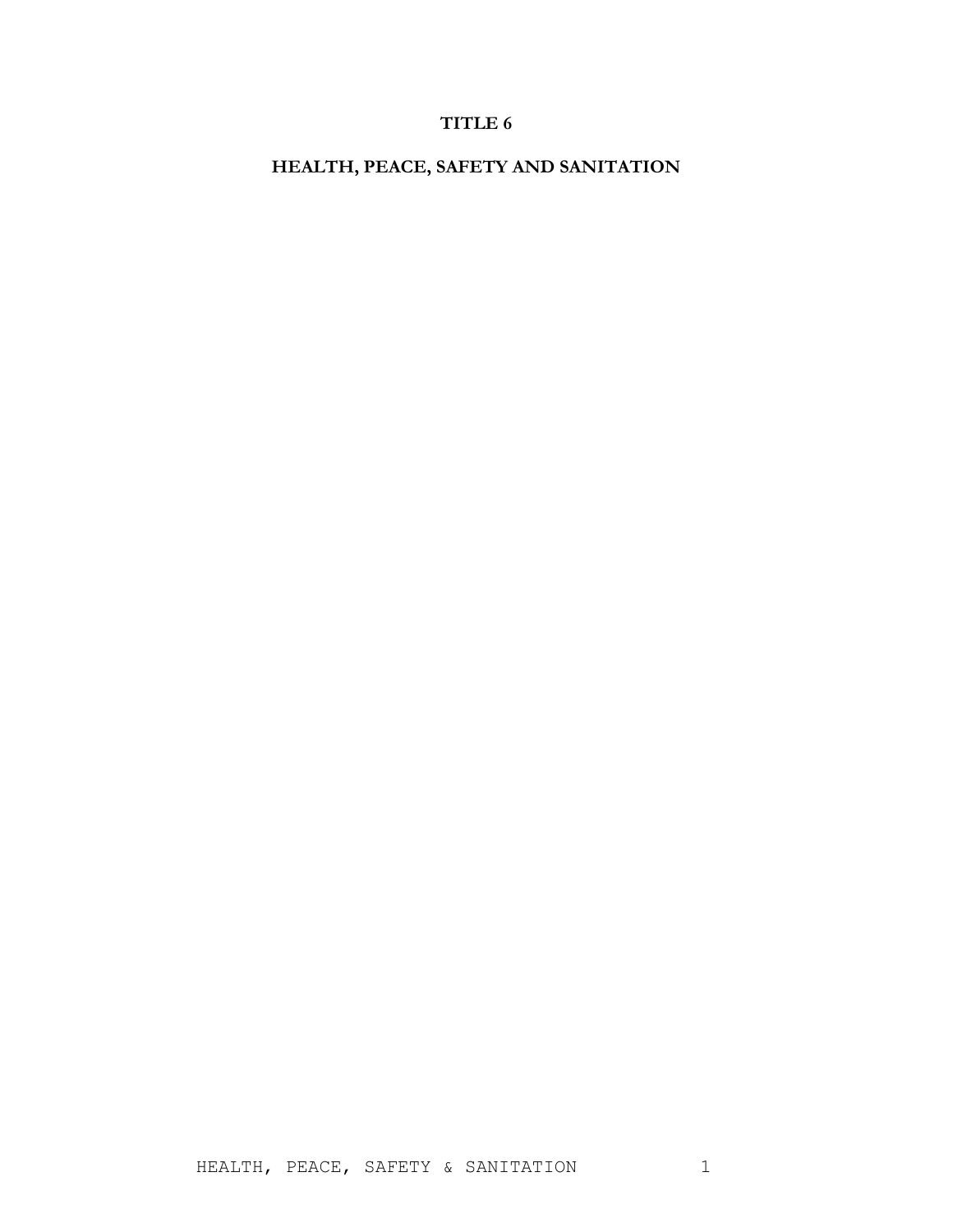# **TITLE 6**

# **HEALTH, PEACE, SAFETY AND SANITATION**

# **Chapters:**

- **6.02 Miscellaneous nuisances**
- **6.06 Loitering**
- **6.08 Open burning**
- **6.10 Disposal of trash and garbage**
- **6.12 Building and premises standards**
- **6.13 Unsafe Building Law**
- **6.15 House numbering plan**
- **6.18 Height of grass, weeds, similar vegetation**
- **6.19 Grass Clippings and Other Vegetation placed on Public Rights of Way**
- **6.60 Discharging firearms**
- **6.70 Noise**
- **6.72 Regulating the Use of Consumer Fireworks**
- **6.75 Skateboards, Roller Skates, In-line Skates**
- **6.80 Fees for Ordinance Violation Abatement**
- **6.90 National Incident Management System (NIMS)**
- **6.94 Multi-Hazard Mitigation Plan**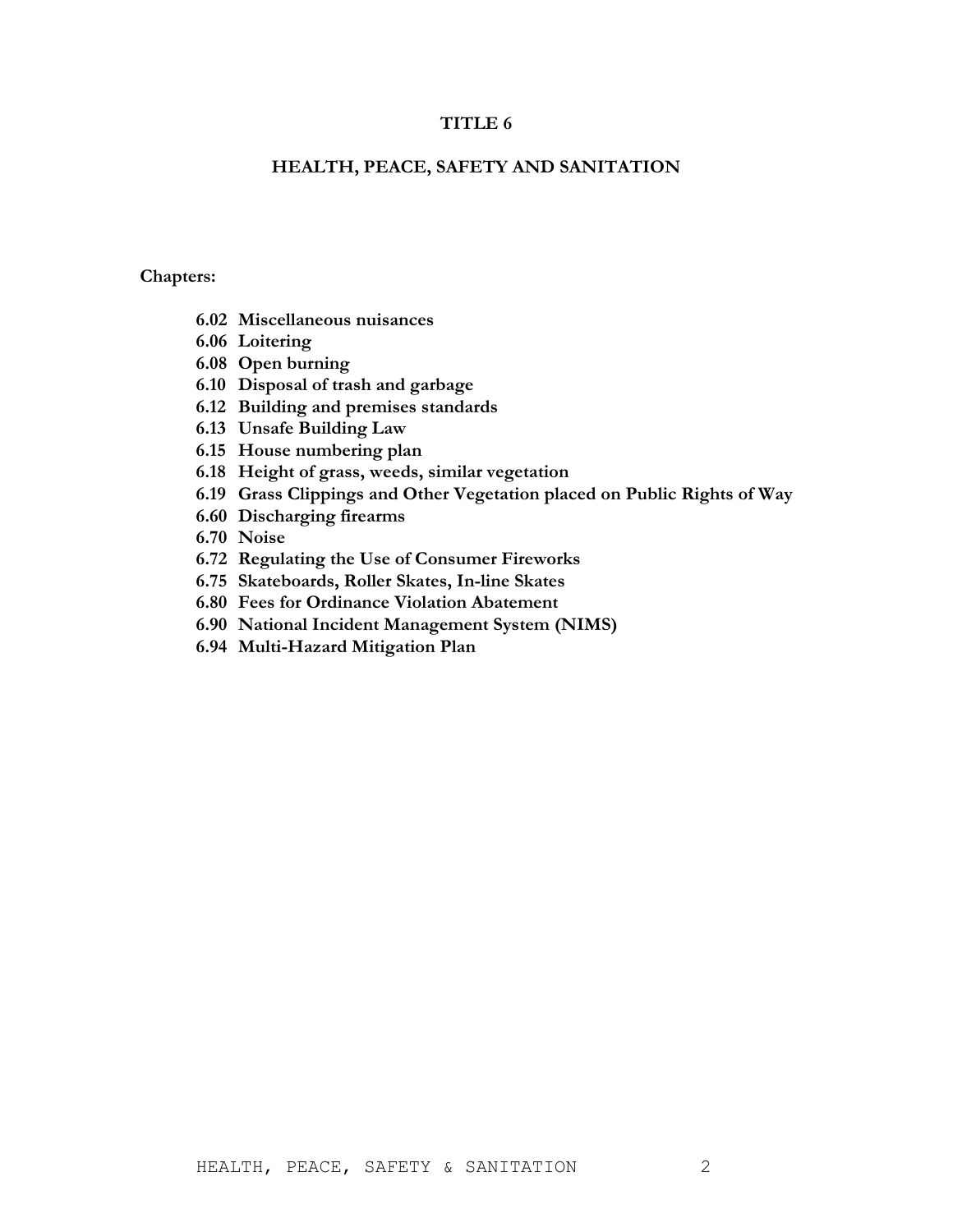# **MISCELLANEOUS NUISANCES**

**Sections:**

#### **6.02.010 Prohibiting nuisances**

**6.02.010 Prohibiting nuisances.** It shall be unlawful and it shall be a nuisance for any person, persons, company or corporation to erect, construct, cause, permit, keep or maintain within the limits of said Town of Dale anything whatsoever which is injurious to health or indecent or offensive to the senses or an obstruction to the free use of property, and any person, persons, company or corporation maintaining any nuisance as above set forth is declared to be the author and maintainer of a nuisance and shall upon conviction be fined in any sum not to exceed Ten Dollars (\$10.00) for any one offense together with cost of prosecution and each day of continuance of such violation shall constitute a separate offense.

The town clerk shall certify to the passage of this ordinance and cause the same to be posted according to the laws which govern the same. (Ord. 94, June 22, 1956)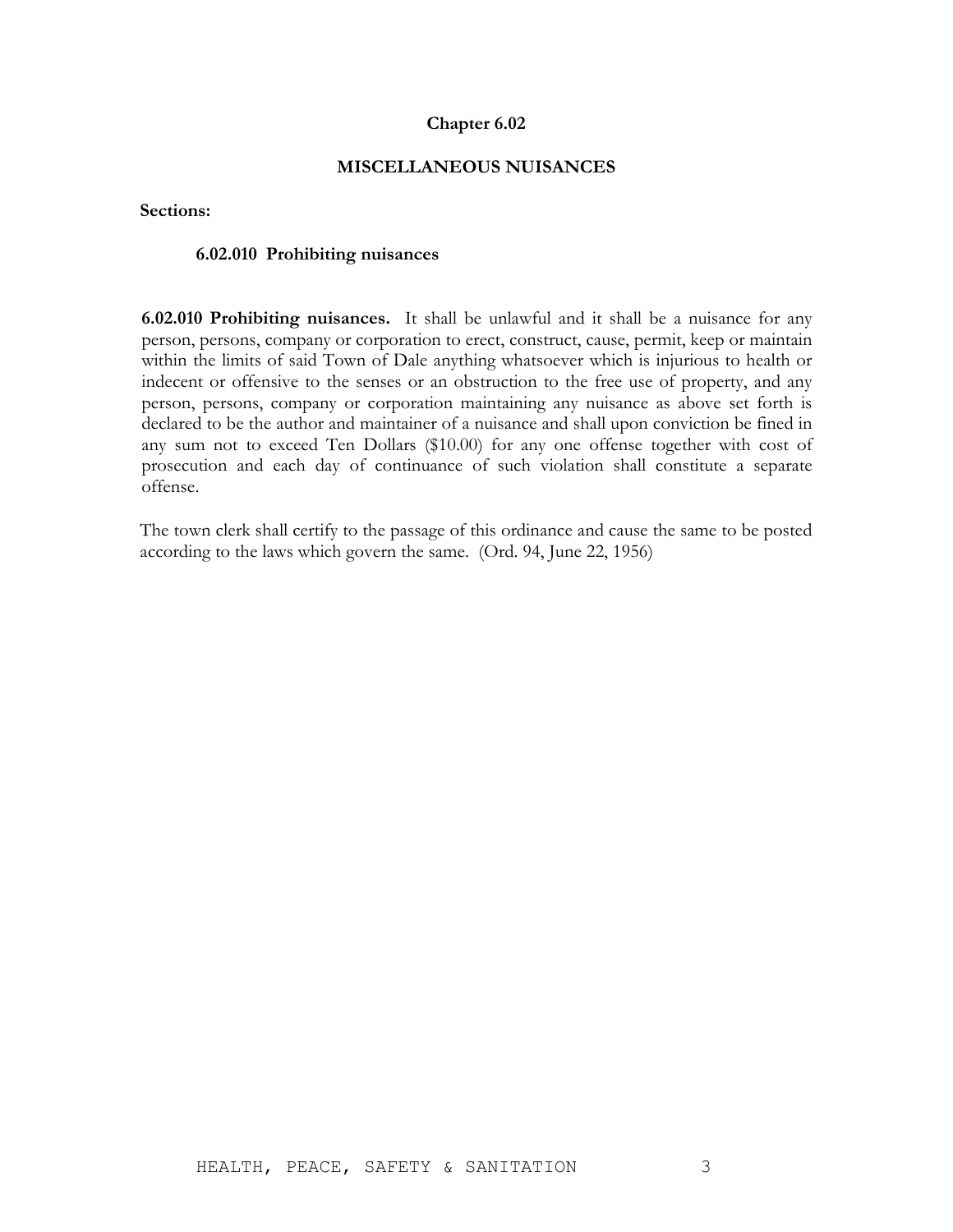# **LOITERING**

# **Sections:**

| 6.06.010 Unlawful to loiter on off-street parking facilities           |  |
|------------------------------------------------------------------------|--|
| 6.06.020 Unlawful to remain on parking facility, for social gathering, |  |
| following the lawful purpose for which entered                         |  |
| 6.06.030 Written authorization to park                                 |  |
| 6.06.040 Alcoholic beverage consumption unlawful                       |  |
| 6.06.050 Penalty for violation                                         |  |
| 6.06.060 Separability                                                  |  |
|                                                                        |  |

**6.06.010 Unlawful to loiter on off-street parking facilities.** It shall be unlawful for any person, whether acting individually or in concert with a group of persons, to gather on, park on, stop on, or drive across any off-street parking facility or vacant lot offered for public use, whether publicly or privately owned, for any of the following purposes:

- (1) For any purpose or reason other than for the intended purpose and reason for which the off-street parking facility or vacant lot exists. (Ord. 1981-11, SIa, Nov. 2, 1981) (Ord. 1980-10, SIa, Nov. 3, 1980)
- (2) For the purpose of resting, talking or engaging in recreation or any other activity, including the consumption of alcoholic beverages, unless such activity is specifically permitted or clearly set out on signs approved by the Town of Dale or the person or persons in possession and control of said offstreet parking facility or vacant lot and posted at each entrance and exit to said off-street parking facility or vacant lot. (Ord. 1981-11, SIb, Nov. 2, 1981) (Ord. 1980-10, SIb, Nov. 3, 1980)

**6.06.020 Unlawful to remain on parking facility, for social gathering, following the lawful purpose for which entered.** No person having lawfully entered any off-street parking facility or vacant lot and upon having completed the lawful purpose for which he or she entered thereon shall remain on such facility for the purpose of any social gathering, resting, talking or engaging in recreation inconsistent with the stated purpose for which said off-street parking facility or vacant lot exist**.** (Ord. 1981-11, SII, Nov. 2, 1981) (Ord. 1980- 10, SII, Nov. 3, 1980)

**6.06.030 Written authorization to park.** It shall not be a violation of this Ordinance for any person to perform any of the acts prohibited by the foregoing, if the person has been given written authorization from the person or persons in possession and control of said off-street parking or vacant lot or the Town of Dale to so use or park his or her motor vehicle on said facility or lot. (Ord. 1981-11, SIII, Nov. 2, 1981) (Ord. 1980-10, SIII, Nov. 3, 1980)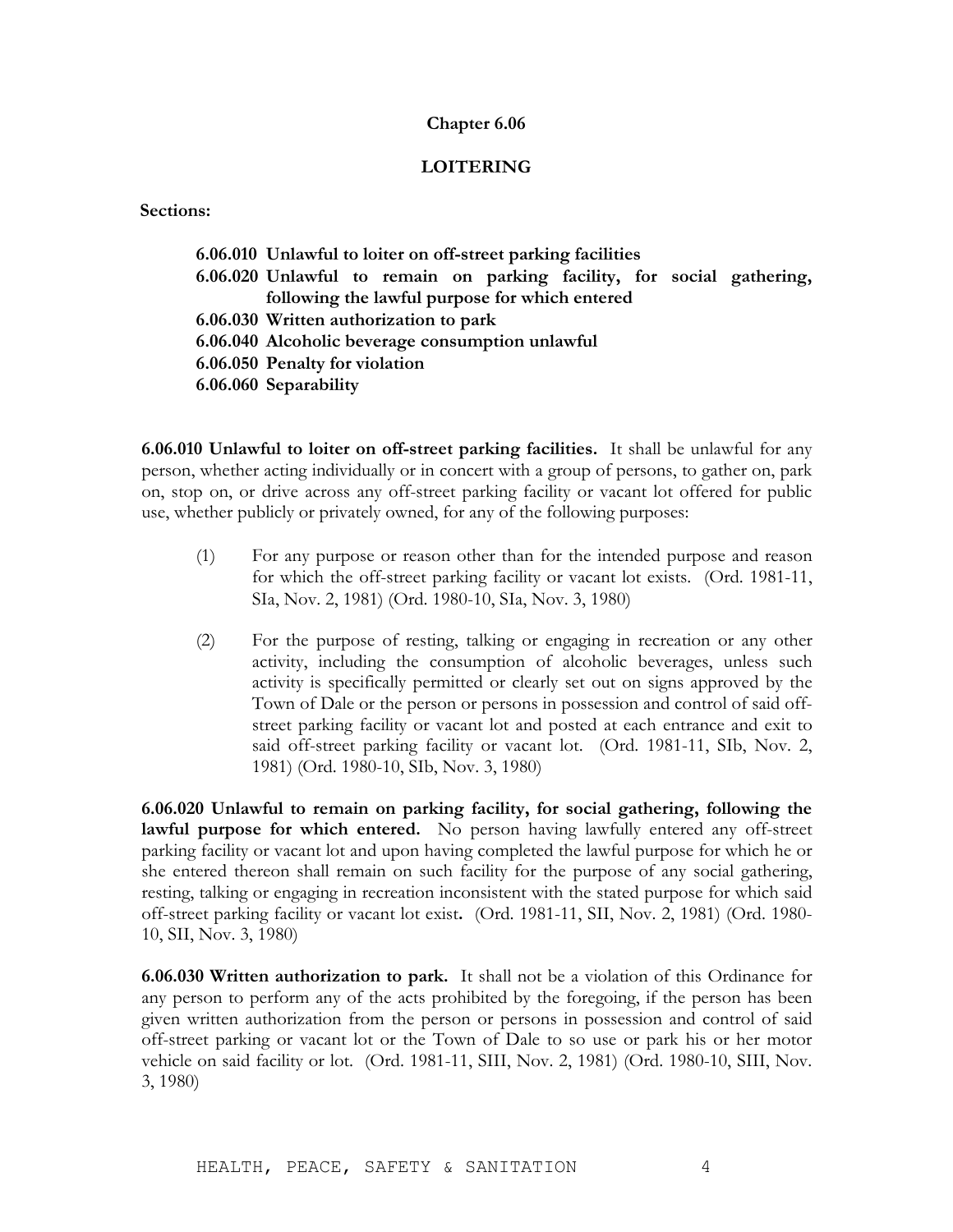**6.06.040 Alcoholic beverage consumption unlawful.** It shall be unlawful for any person to consume alcoholic beverage or beverages upon the public streets or sidewalks of the Town of Dale, unless said person is in a vehicle and not otherwise violating the laws of this Town, Spencer County, or the State of Indiana. (Ord. 1981-11, SIV, Nov. 2, 1981) (Ord. 1980-10, SIV, Nov. 3, 1980)

**6.06.050 Penalty for violation.** A person who violates a provision of this Ordinance commits a Class B misdemeanor and, upon conviction be fined not more than One Thousand Dollars (\$1,000.00). (Ord. 1981-11, SV, Nov. 2, 1981) (Ord. 1980-10, SV, Nov. 3, 1980)

**6.06.060 Separability.** If any provision of this Ordinance is declared to be unconstitutional or invalid, the partial invalidity is not to be considered as affecting the validity of the remainder of the Ordinance and all other provisions will remain valid and enforceable. (Ord. 1981-11, SVI, Nov. 2, 1981) (Ord. 1980-10, SVI, Nov. 3, 1980)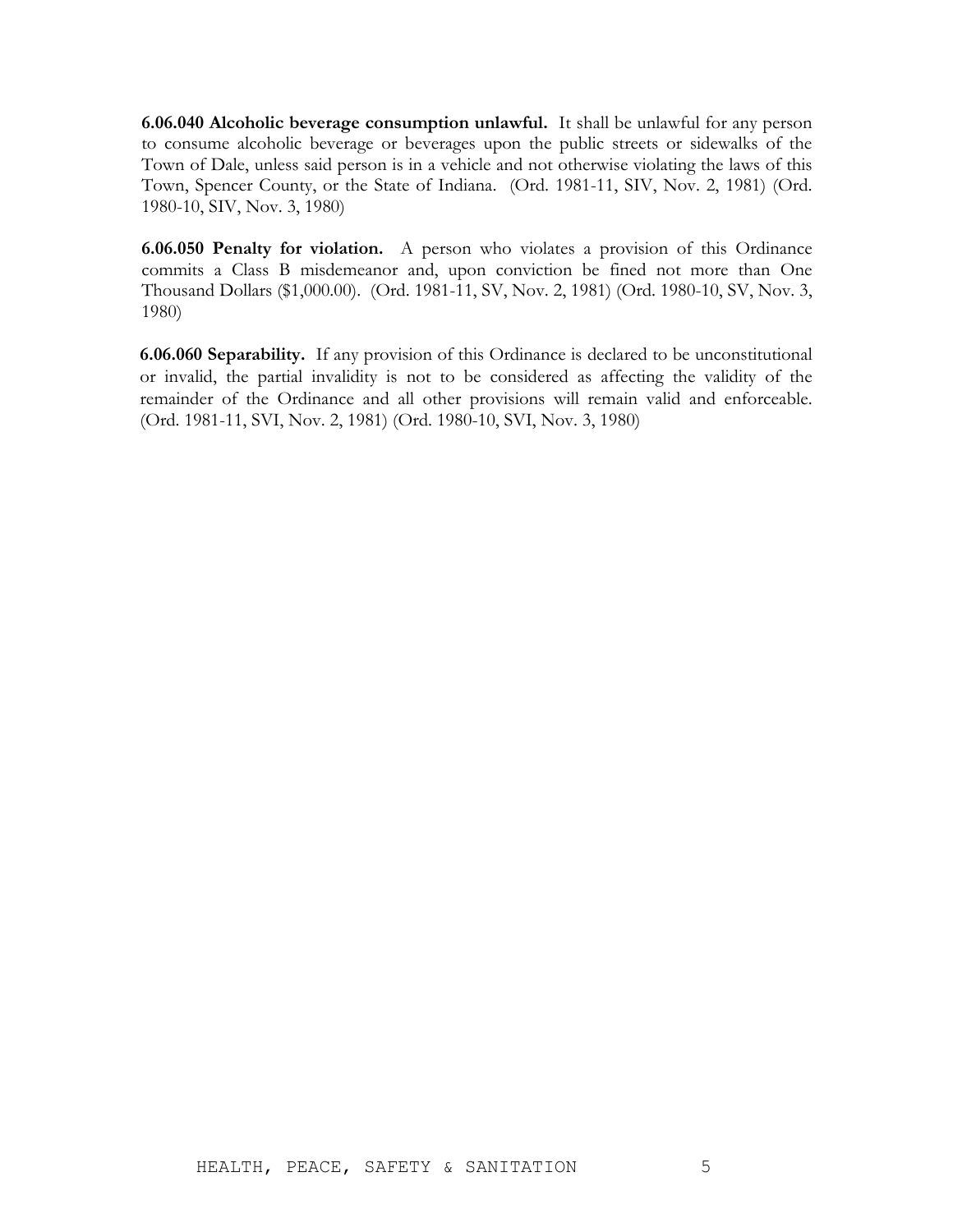### **OPEN BURNING**

#### **Sections:**

**6.08.010 Definitions 6.08.020 General prohibition 6.08.030 Limited burning for special purposes 6.08.040 Conditions to be complied with during allowed open burning 6.08.050 Penalty for violation**

**6.08.010 Definitions.** Unless otherwise stated, the following definitions apply to this Ordinance:

- (1) "Adequate firefighting equipment" means equipment sufficient and appropriate under the circumstances to extinguish the fire.
- (2) "Clean wood products" means wood products, including vegetation, that are not coated with stain, paint, glue, or other coating material.
- (3) "Emergency burning" means the burning of clean wood waste caused by a natural disaster or an uncontrolled event, such as the following:
	- A. a tornado
	- B. high winds
	- C. an earthquake
	- D. an explosion
	- E. a hail storm, a rain storm or an ice storm.
- (4) "Open burn" means the burning of any materials wherein air contaminants resulting from combustion are emitted directly into the air without passing through a stack or chimney from an enclosed chamber.
- (5) "Open burning approval" means an authorization allowing an activity that otherwise is not exempt or allowed by law. (Ord. 1997-1, S1, May 5, 1997)

**6.08.020 General prohibition.** Open burning is prohibited in the corporate limits of the Town of Dale except as allowed in this Ordinance (Chapter). (Ord. 1997-1, S2, May 5, 1997)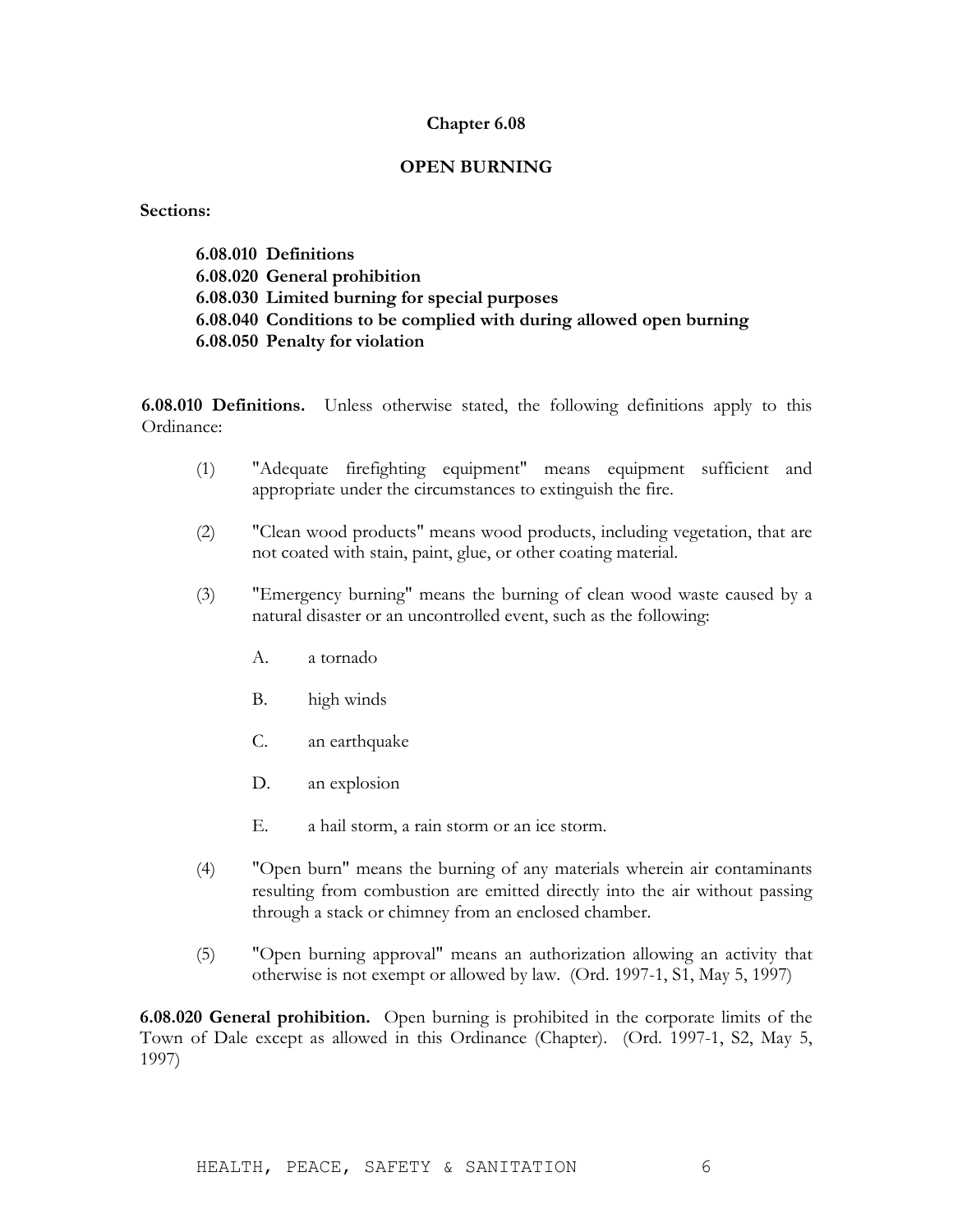**6.08.030 Limited burning for special purposes.** The following types of fires are allowed in the corporate limits of the Town of Dale:

- (1) Recreational or ceremonial fires such as fires for scouting activities and fires used for cooking purposes such as campfires subject to the following conditions:
	- A. Only clean wood products, vegetation, paper, charcoal, or clean burning petroleum products may be burned.
	- B. The local fire department and health department must be notified at least twenty-four (24) hours prior to any burning where the size of the pile being burned is more than one hundred twenty-five (125) cubic feet.
	- C. Fires shall not be ignited prior to two (2) hours before the recreational activity is to take place and shall be extinguished upon conclusion of the activity.
	- D. The pile to be burned shall be less than or equal to one thousand (1,000) cubic feet and only one (1) pile may be burned at a time.
	- E. The fires shall not be used for disposal purposes.
	- F. Fires shall not take place within five hundred (500) feet or any fuel storage area or pipeline. (Ord. 1997-1, S3A, May 5, 1997)
- (2) Private residential burning, where the building contains four (4) or fewer dwelling units. Burning is prohibited in apartment and condominium complexes and mobile home parks.
	- A. Burning shall be in a noncombustible container that:
		- 1. is sufficiently vented to induce adequate primary combustion; and
		- 2. has enclosed sides and a bottom.
	- B. Only clean wood products vegetation and paper may be burned. (Ord. 1997-1, S3B, May 5, 1997)

**6.08.040 Conditions to be complied with during allowed open burning.** All open burning that is allowed under this Ordinance (Chapter) must comply with the following conditions:

(1) A person who open burns shall extinguish the fire if the fire creates a nuisance, fire hazard, a threat to public health, or an air pollution problem.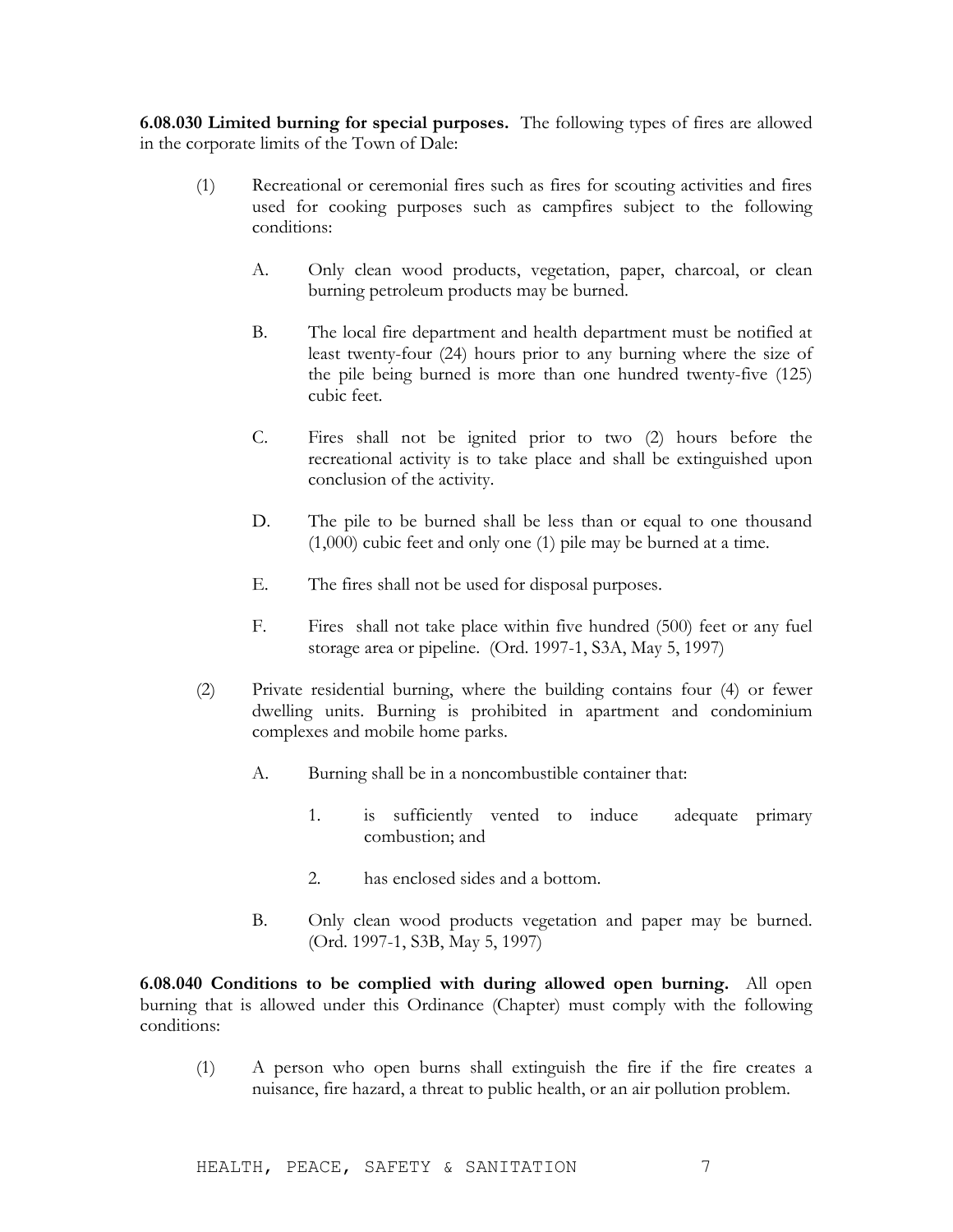- (2) Burning may not be conducted during unfavorable meteorological conditions, such as:
	- A. high winds;
	- B. temperature inversions; or
	- C. air stagnation.
- (3) Fires must be attended at all times until completely extinguished.
- (4) All burning must comply with any other federal, state, or local laws, regulations or ordinances. (Ord. 1997-1, S4, May 5, 1997)

**6.08.050 Penalty for violation.** Any person violating this Ordinance (Chapter) shall be subject to a fine of Twenty-five Dollars (\$25.00) for the first offense, Fifty Dollars (\$50.00) for the second offense, and One Hundred Dollars (\$100.00) for the third or any subsequent offense. (Ord. 1997-1, May 5, 1997)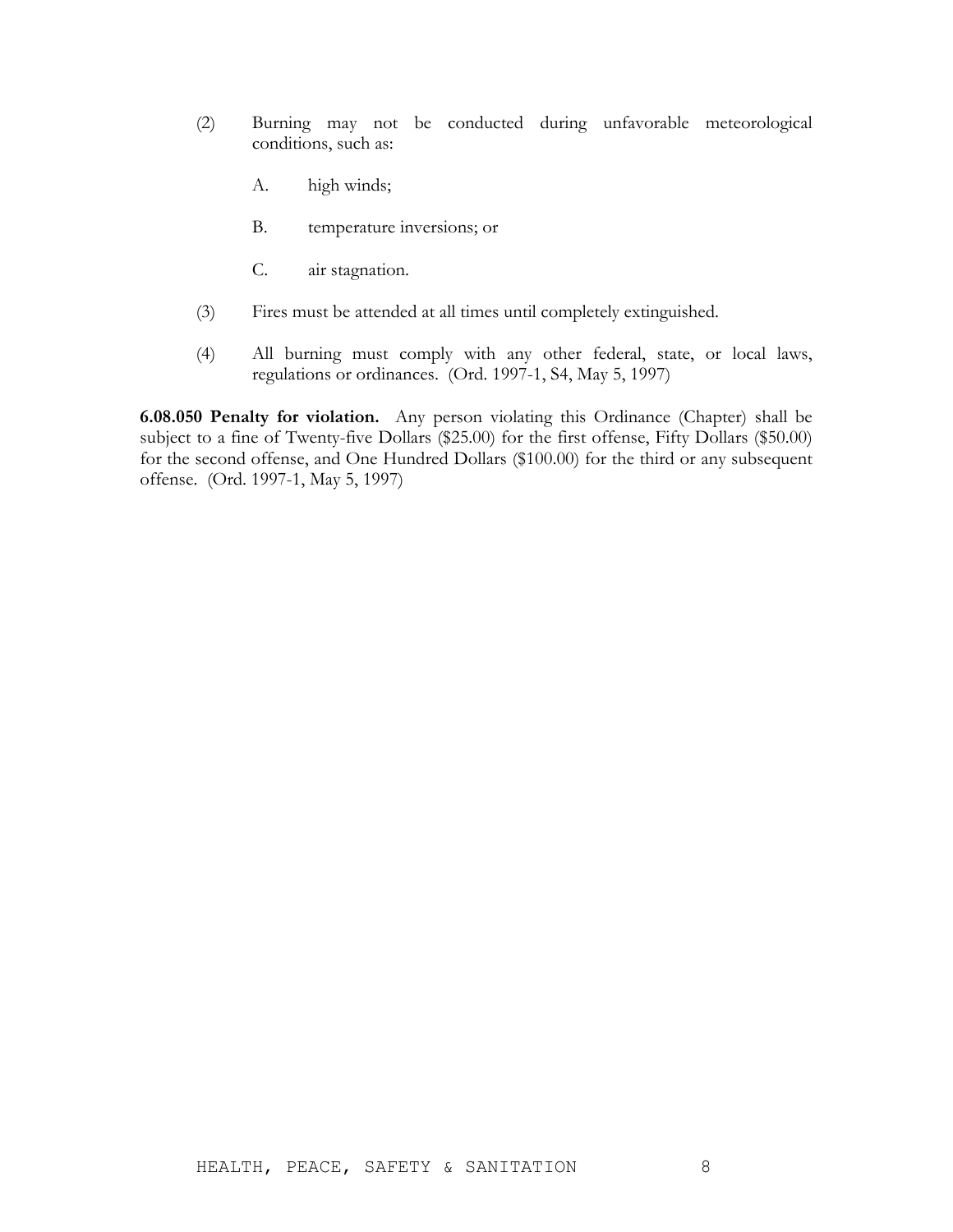# **DISPOSAL OF TRASH AND GARBAGE**

#### **Sections:**

| 6.10.010 Statement of Intent                 |
|----------------------------------------------|
| 6.10.015 Definitions                         |
| 6.10.020 Deposit in Public Places Unlawful   |
| 6.10.030 Container and Dumpster Requirements |
| 6.10.040 Enforcement                         |
| 6.10.050 Notice to Property Owners           |
| 6.10.060 Clerk-Treasurer as fiscal officer   |
| 6.10.070 Notice of Appeal                    |
| 6.10.080 Separability                        |
| 6.10.090 Repeal of conflicting ordinances    |

**6.10.010 Statement of Intent.** The proper disposal of trash and garbage within the Town of Dale, Indiana, substantially affects such matters as the health and safety by emitting foul odor's and providing habitat for unwanted animals or other pests and detracting from the general appearance of the Town. Therefore, it is hereby found and determined that the disposal of trash and garbage are matters of town-wide concern over which the Town must exercise the control set forth in the Ordinance. (Ord. 2007-7, S6.10.010, May 7, 2007) (Ord. 2006-9, S6.10.010, July 31, 2006)

**6.10.015 Definitions.** The following definitions shall apply in the interpretation and enforcement of this ordinance.

- (1) "Trash" means all rubbish and refuse including, but not limited to, glass bottles and containers, broken glass, beer and soft drink cans, rubber products, metals, rags, household appliances and furniture, construction debris and automotive parts.
- (2) "Garbage" means all organic household waste, offal, animal and vegetable matter prepared or intended for use as food.
- (3) "Town" shall mean those areas which are under the jurisdiction of the Town of Dale, Indiana.
- (4) "Container" within meaning of this ordinance, shall mean a (96) ninety-six gallon or less storage container to be used for the collection of trash and/or garbage by a resident or independent hauler.
- (5) "Dumpster" within the meaning of this ordinance, shall mean a mechanically emptied storage container larger than (96) ninety-six gallons in capacity to be used for the collection of trash and/or garbage by an independent hauler.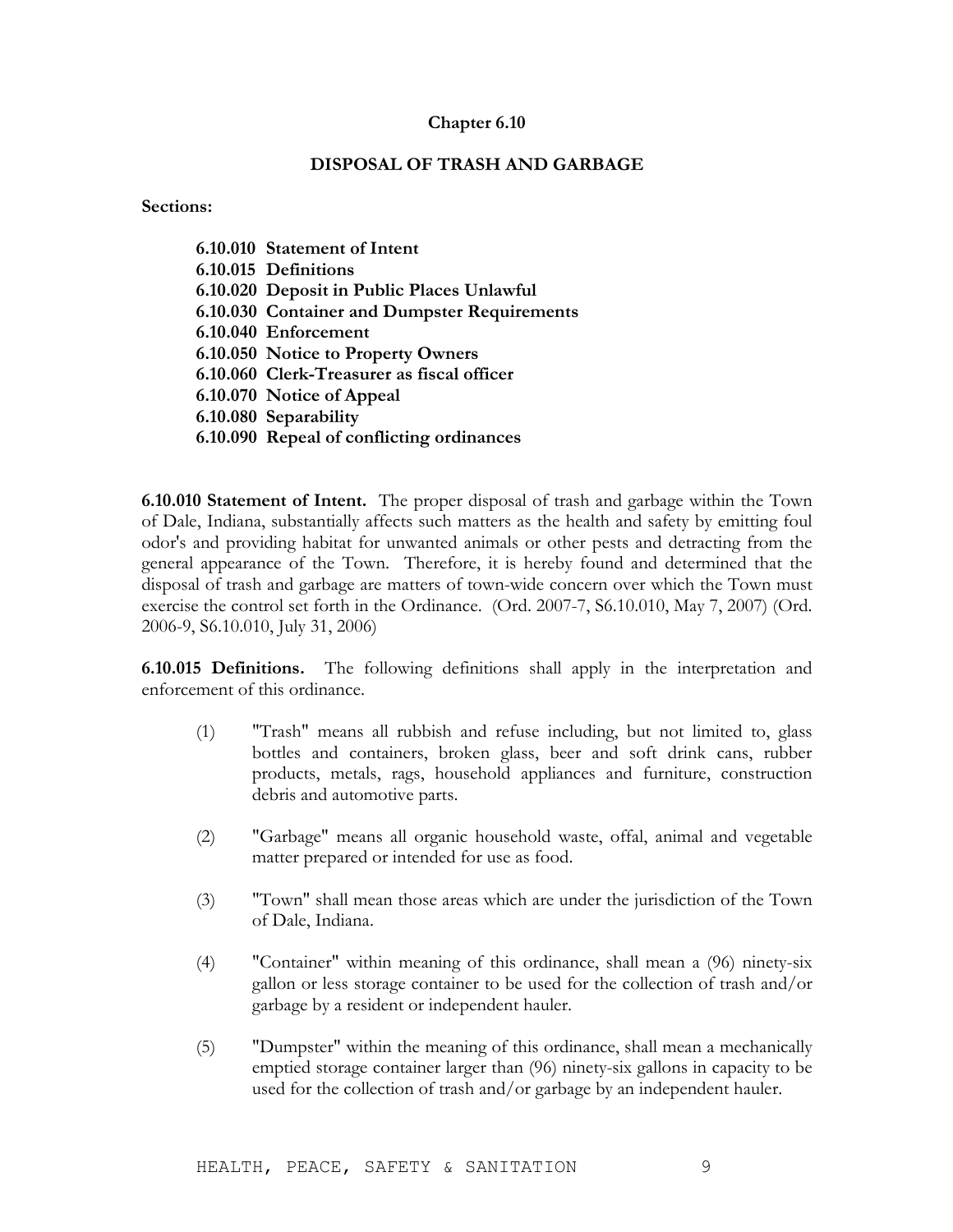- (6) "Town Council" shall mean the Town Council of the Town of Dale, Indiana.
- (7) "Yard Wastes" shall mean, but not limited to, grass clippings, weeds, leaves, tree limbs and branches, organic matter of any kind. (Ord. 2007-7, S6.10.015, May 7, 2007) (Ord. 2006-9, S6.10.015, July 31, 2006) (Ord. 1983-2, May 2, 1983)

**6.10.020 Deposit in public places unlawful**. It is hereby declared to be unlawful, a public nuisance and a violation of this ordinance for any person to throw or deposit any trash, garbage or yard wastes of any kind upon any street, sidewalk, gutter, alley or other public place within the Town of Dale or to permit any such articles to accumulate upon any lot or parcel, public or private in the Town of Dale. (Ord. 2007-7, S6.10.020, May 7, 2007) (Ord. 2006-9, S6.10.020, July 31, 2006) (Ord. 15, S1, July 17, 1893)

# **6.10.030 Container and Dumpster Requirements.**

- (1) No trash or garbage shall be placed along the curbs, roadways or alley ways of the Town of Dale for pickup for final disposal unless the same has been placed in a plastic bag or container to contain the contents from being distributed in such a manner as to constitute a nuisance or littering. None of the said containers shall exceed (96) ninety-six gallons in capacity.
- (2) No containers as described in Section 6.10.030 (1) herein, shall be permitted to remain along the curbs, roadways or alley ways of the Town of Dale for a period longer than (24) twenty-four hours.
- (3) No dumpster shall be permitted in any residential area, except that dumpsters shall be allowed in a residential area with more than (4) four dwellings per building. A dumpster shall be permitted for temporary use for construction, deconstruction or remodeling on residential property with less than (5) five dwellings per building, not to exceed (30) thirty calendar days. If a dumpster is necessary for more than (30) thirty calendar days, permission must be obtained from the Town of Dale, Zoning Administrator. The Zoning Administrator at his/her discretion may grant an extension of a set number of days or may deny the request for an extension. Prior to the placement of a dumpster on a town street, alley way or right-of-way, permission must be obtained from the Town of Dale, Zoning Administrator. It shall be the Zoning Administrators duty to consult with the Dale Street Superintendent and the Dale Town Marshal or their representatives to insure there are no street or utility accessibility concerns, or traffic and safety concerns, prior to granting permission to place a dumpster on a town street, alley way or rightof-way. (Ord. 2007-7, S6.10.030, May 7, 2007) (Ord. 2006-9, S6.10.030, July 31, 2006) (Ord. 1999-5, Nov. 1, 1999) (Ord. 1983-2, May 2, 1983)

**6.10.040 Enforcement.** The Town of Dale, Zoning Administrator and his/her representatives shall have responsibility for the administration of this article and shall have complete power to enter into and upon any street, alley way, right-of-way, lot or parcel, public or private, for the purpose of examining the same as to whether a violation of this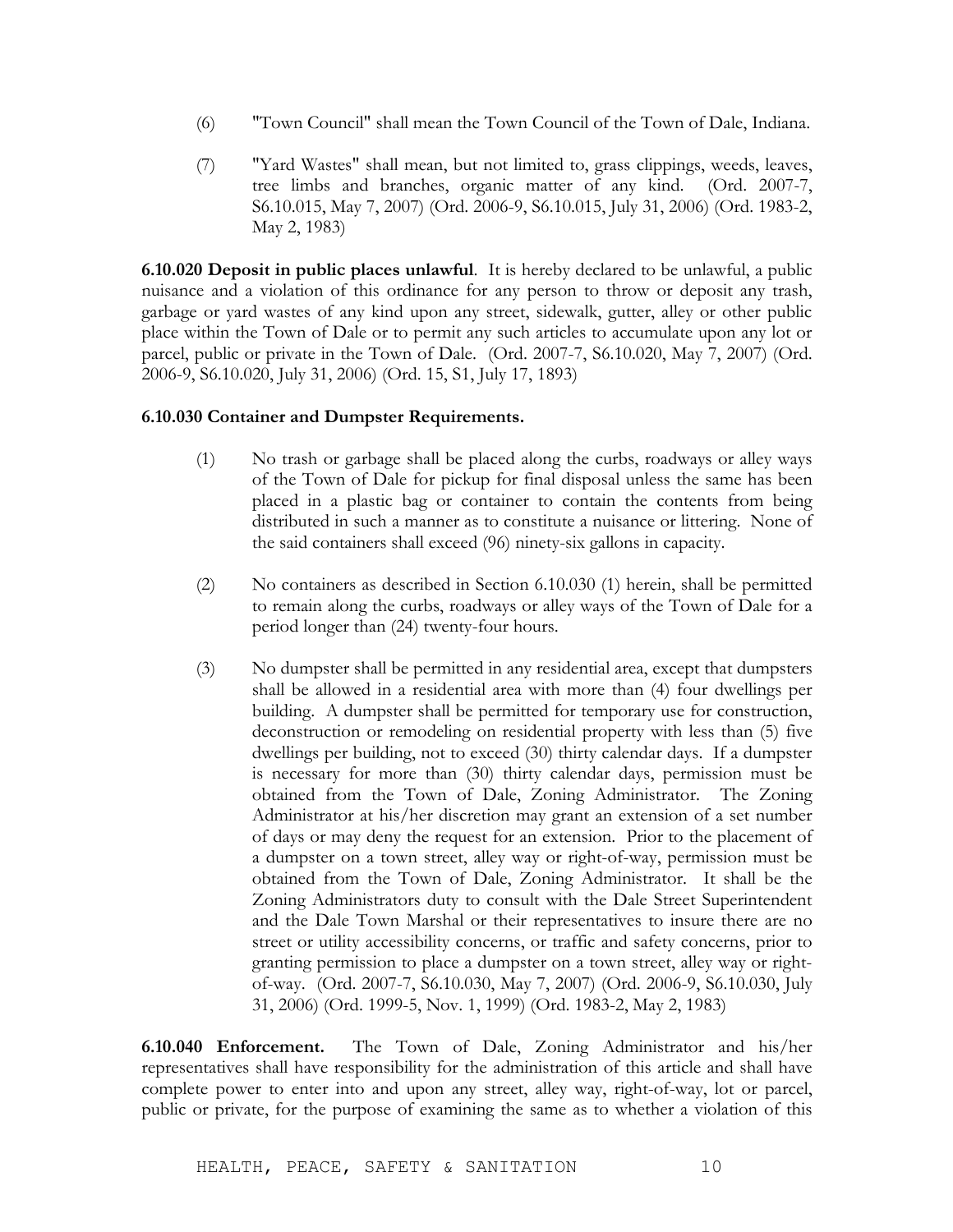ordinance exists. (Ord. 2007-7, S6.10.040, May 7, 2007) (Ord. 2006-9, S6.10.040, July 31, 2006) (Ord. 15, July 17, 1893)

**6.10.050 Notice to Property Owners.** The Town of Dale shall notify the property owner who is in violation of this ordinance by certified mail at the address listed on the tax records, or by posting a notice on the property in a conspicuous place setting forth the requirements of this article. Failure to comply with these requirements will result in the Town entering the offending property to abate the violation. Any offending property owner so notified shall be given (10) ten days to comply, which notice shall remain effective for the remainder of the calendar year in which it is given. (Ord. 2007-7, S6.10.050, May 7, 2007) (Ord. 2006- 9, S6.10.050, July 31, 2006)

**6.10.060 Clerk-Treasurer as fiscal officer.** The Clerk-Treasurer of the town shall determine the actual cost of abating the violation including administrative costs as well as removal and hauling costs and shall bill the violator forthwith. If the violator fails to pay any bill issued pursuant to this article within (30) thirty days from the billing date, the Clerk-Treasurer of the town shall certify to the county auditor the amount of the bill, plus any additional administrative costs incurred in the certification. The auditor shall place said amount on the tax duplicate, including accrued interest, which shall be collected as delinquent taxes are collected and disbursed to the general fund of the town. (Ord. 2007-7, S6.10.060, May 7, 2007) (Ord. 2006-9, S6.10.060, July 31, 2006) (Ord. 1999-5, S3, Nov. 1, 1999) (Ord. 1983-2, May 2, 1983) (Ord. 15, S5, July 17, 1893)

**6.10.070 Notice of Appeal.** Any property owner who receives a notice of violation of this ordinance or a bill issued under this ordinance may appeal it by filing a notice of appeal with the Clerk-Treasurer within (10) ten days of the date on either the notice or bill requesting a hearing at the next Town Council meeting; and said matter will be heard at the next Town Council meeting. (Ord. 2007-7, S6.10.070, May 7, 2007) (Ord. 2006-9, S6.10.070, July 31, 2006)

**6.10.080 Separability.** If any section, sub section, clause, phrase or portion of this ordinance shall be for any reason be held invalid or unconstitutional by any court of competent jurisdiction, such portion shall be deemed a separate, distinct and independent provision and such holding shall not affect the validity of the remaining portions thereunder. (Ord. 2007-7, S6.10.080, May 7, 2007)

**6.10.090 Repeal of conflicting ordinances.** All other orders, ordinances, resolutions or parts thereof in conflict with the provisions and the intent of this order are hereby repealed. (Ord. 2007-7, S6.10.090, May 7, 2007)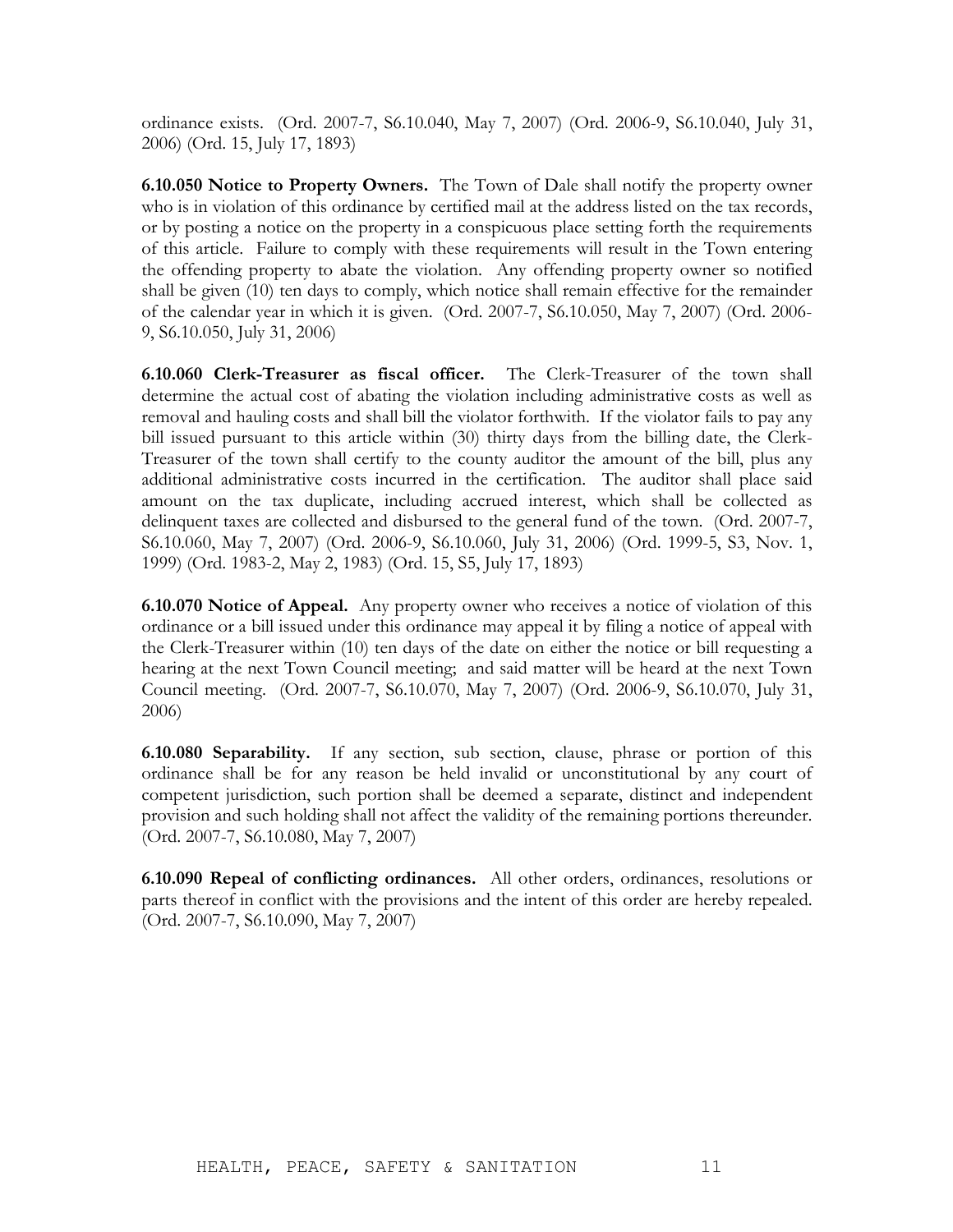# **BUILDING AND PREMISES STANDARDS**

**Sections:**

| 6.12.010 Title |                                         |
|----------------|-----------------------------------------|
|                | 6.12.020 Purpose                        |
|                | 6.12.030 Authority                      |
| 6.12.040 Scope |                                         |
|                | 6.12.050 Adoption of rules by reference |
|                | 6.12.060 Application for permits        |
|                | 6.12.070 Permit required                |
|                | 6.12.080 Other ordinances               |
|                | 6.12.090 Fees and required inspections  |
|                | 6.12.100 Review of application          |
|                | 6.12.110 Inspections                    |
|                | 6.12.120 Inspection assistance          |
| 6.12.130 Entry |                                         |
|                | 6.12.140 Stop order                     |
|                | 6.12.150 Certificate of Occupancy       |
|                | 6.12.160 Workmanship                    |
|                | 6.12.170 Violations                     |
|                | 6.12.180 Right of appeal                |
|                | 6.12.190 Remedies                       |

- **6.12.200 Penalties**
- **6.12.210 Repeal and effective date**

**6.12.010 Title.** This ordinance (chapter), and all ordinances supplemental or amendatory hereto, shall be known as the "Building Code of the Town of Dale, Indiana", may be cited as such, and will be referred to herein as "this Code". (Ord. 1990-4, S1, March 5, 1990) (Ord. 1989-5, S1, Dec. 4, 1989)

**6.12.020 Purpose.** The purpose of this Code is to provide minimum standards for the protection of life, health, environment, public safety and general welfare, and for the conservation of energy in the design and construction of buildings and structures. (Ord. 1990-4, S2, March 5, 1990) (Ord. 1989-5, S2, Dec. 4, 1989)

**6.12.030 Authority.** The Building Commissioner is hereby authorized and directed to administer and enforce all of the provisions of this Code and in that capacity is acting on behalf of the governmental entity of the Town of Dale, as set forth in I.C. 34-4-16.5-2(b). Whenever in this Code it is provided that anything must be done to the approval of or subject to the direction of the Building Commissioner or any other officer of the Town of Dale, this shall be construed to give such officer only the discretion of determining whether this Code has been complied with; and no such provision shall be construed as giving any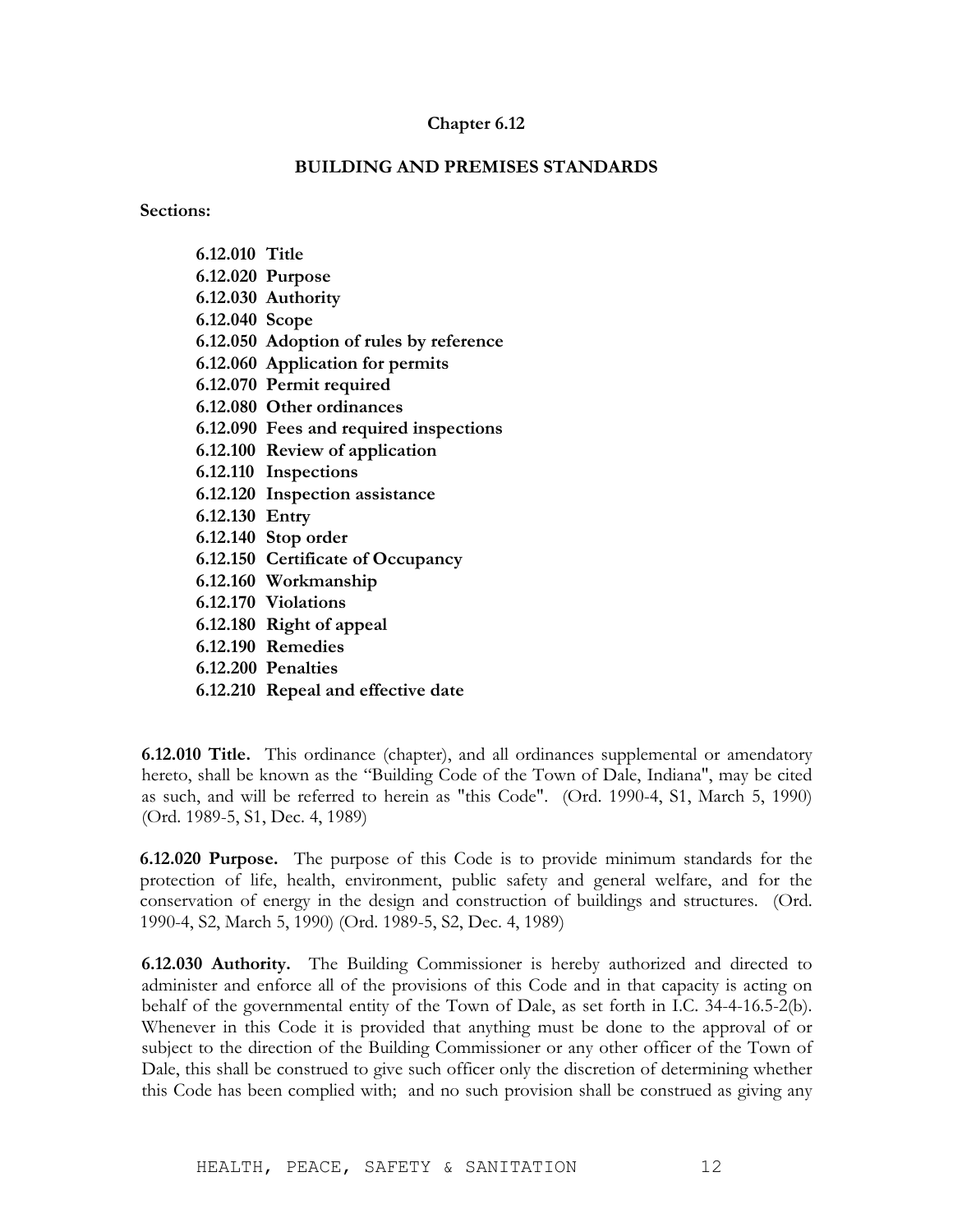officer discretionary powers as to what this Code shall be, or power to require conditions not prescribed by ordinances, or to enforce this Code in an arbitrary or discriminatory manner. (Ord. 1990-4, S3, March 5, 1990) (Ord. 1989-5, S3, Dec. 4, 1989)

**6.12.040 Scope.** The provisions of this Code apply to the construction, alterations, repair, use, occupancy, maintenance and additions to all buildings and structures, other than fences and agricultural structures, within the incorporated areas of the Town of Dale. (Ord. 1990- 4, S4, March 5, 1990) (Ord. 1989-5, S4, Dec. 4, 1989)

### **6.12.050 Adoption of rules by reference.**

- (1) Building rules of the Indiana Fire Prevention and Building Safety Commission as set out in the following Articles of Title 675 of the Indiana Administrative Code are hereby incorporated by reference in this Code and shall include later amendments to those Articles as the same are published in the Indiana Register or the Indiana Administrative Code with effective dates as fixed therein or if said Articles, codes and regulations are repealed and replaced then their duly adopted successor shall be incorporated herein.
	- A. Article 13 Building Codes
		- 1. Fire and Building Safety Standards
		- 2. Indiana Building Code
		- 3. Indiana Building Code Standards
		- 4. Indiana Handicapped Accessibility Code
	- B. Article 14 *-* One and Two Family Dwelling Codes
		- 1. Council of American Building Officials One and Two Family Dwelling Code
		- 2. CABO One and Two Family Dwelling Code; Amendments
		- 3. Standard for Permanent Installation of Manufactured Homes
	- C. Article 16 Plumbing Codes
		- 1. Indiana Plumbing Code
	- D. Article 17 Electrical Codes
		- 1. Indiana Electrical Code
		- 2. Safety Code for Health Care Facilities
	- E. Article 18 Mechanical Code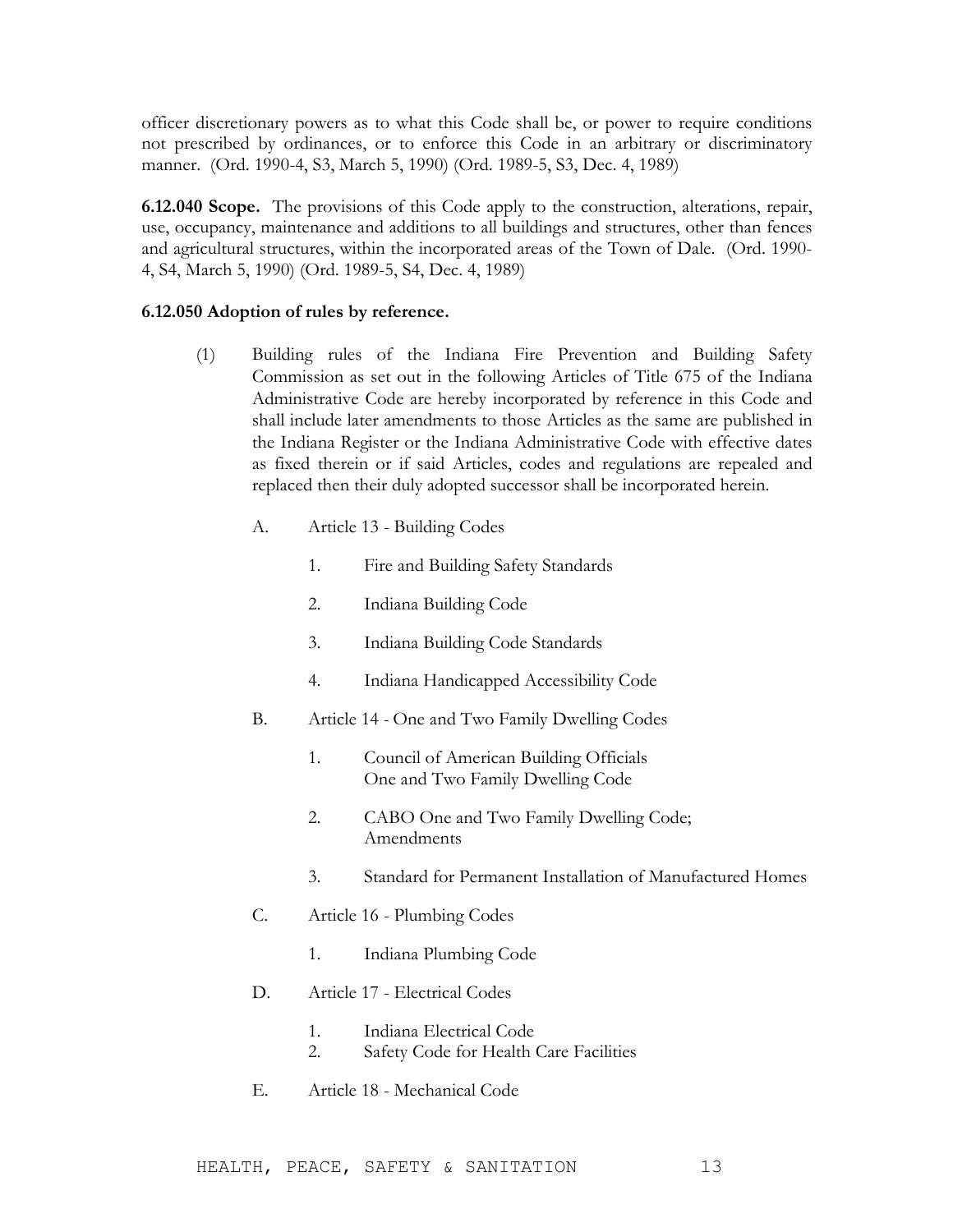- 1. Indiana Mechanical Code
- F. Artic1e 19 Energy Conservation Codes
	- 1. Indiana Energy Conservation Code
	- 2. Modifications to the Model Energy Code
- G. Article 20 Swimming Pool Codes
	- 1. Indiana Swimming Pool Code
- (2) Copies of adopted building rules, codes and standards are on file in the Dale Town Hall. (Ord. 2001-9, S1, Aug. 6, 2001) (Ord. 1990-4, S5, March 5, 1990) (Ord. 1989-5, S5, Dec. 4, 1989)

**6.12.060 Application for permits.** No building permit shall be issued for the foregoing purposes, unless the application for a permit is accompanied by a plat or sketch of the proposed location showing property boundaries, and by plans and specifications showing the work to be done. In addition, a copy of a Design Release, issued by the State Building Commissioner and the State Fire Marshal pursuant to I.C. 22-15-3-1, shall be provided to the Building Commissioner before issuance of a permit for construction covered by such Design Release. (Ord. 1990-4, S6, March 5, 1990) (Ord. 1989-5, S6, Dec. 4, 1989)

**6.12.070 Permit required.** A permit shall be obtained before:

- (1) Beginning any new construction of a building or structure the cost of which exceeds \$2,000.00; or
- (2) Beginning any alteration or repair of any building or structure the cost of which exceeds \$5,000.00; or
- (3) Beginning any electrical, plumbing or mechanical construction the cost of which exceeds \$750.00; or
- (4) Beginning installation of any heating system in a building or structure.

Using forms furnished by the Building Commissioner. However, agricultural structures, such as barns, animal housing buildings, grain storage bins and similar type buildings, are exempt from this Code.

All fees required by this Code shall be paid to the Dale Plan Advisory Commission. (Ord. 1990-4, S7, March 5, 1990) (Ord. 1989-5, S7, Dec. 4, 1989)

**6.12.080 Other ordinances.** All work done under any permit shall be in full compliance with all other ordinances pertaining thereto; and in addition to the fees for permits, there shall be paid the fees prescribed in such ordinances. (Ord. 1990-4, S8, March 5, 1990) (Ord. 1989-5, S8, Dec. 4, 1989)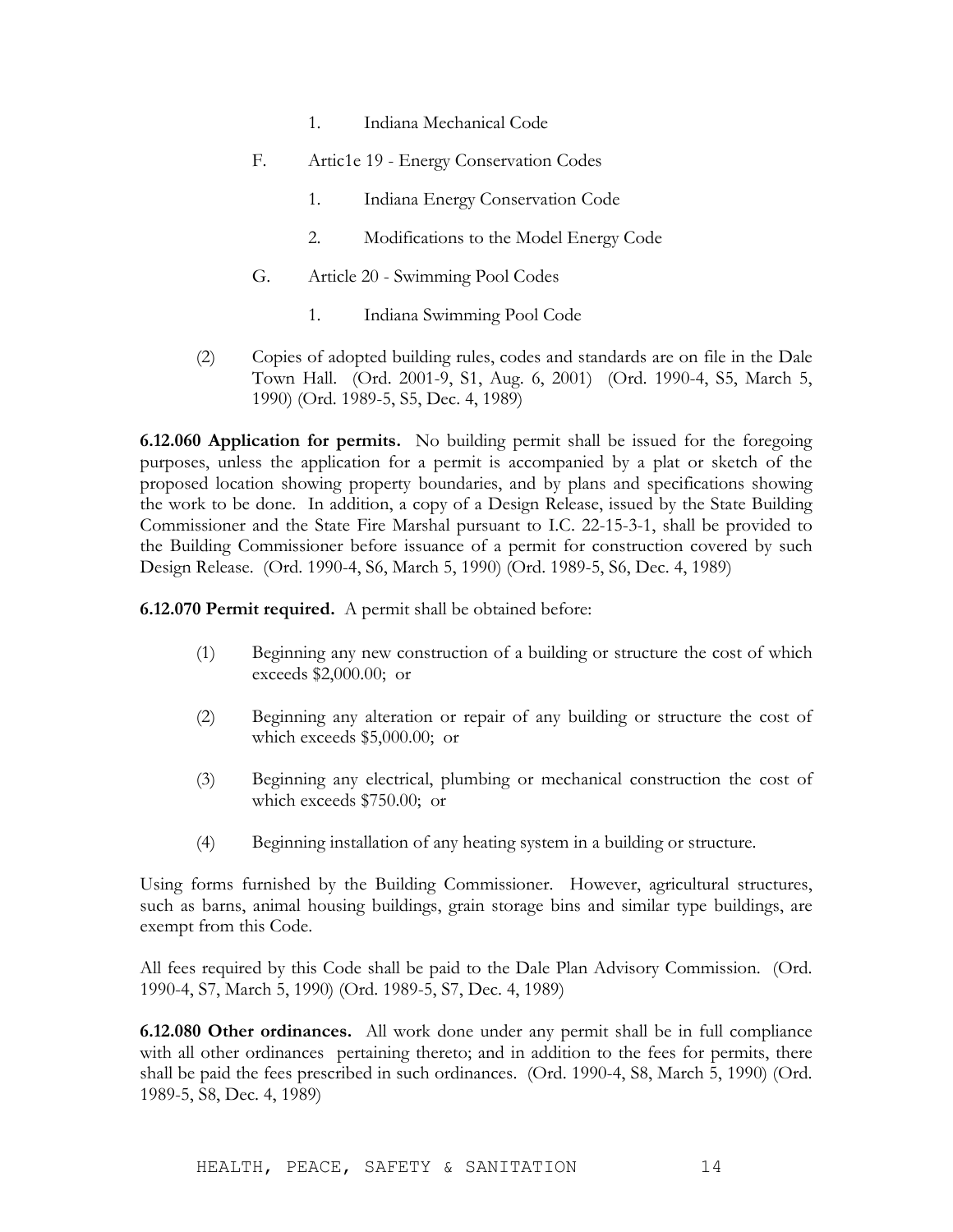**6.12.090 Fees and required inspections.** Permits required by Section 6.12.070 shall be issued upon prior payment of permit fees according to the following schedule:

Single

| Single      |            |          |
|-------------|------------|----------|
| Required    | Inspection | Permit   |
| Inspections | Fee        | Fee      |
|             |            |          |
| 3           | \$25.00    | \$75.00  |
| 3           | \$25.00    | \$75.00  |
| 2           | \$25.00    | \$50.00  |
| 6           | \$25.00    | \$150.00 |
| 6           | \$25.00    | \$150.00 |
| 4           | \$25.00    | \$100.00 |
|             | \$25.00    | \$25.00  |
|             | \$25.00    | \$25.00  |
| 2           | \$25.00    | \$50.00  |
| 2           | \$25.00    | \$50.00  |
|             |            |          |

The minimum permit fee for any permit shall be \$25.00. For unusually large or complex buildings or structures, the Building Commissioner shall have the power to increase the number of required inspections by fifty percent (50%). The Building Commissioner shall in all cases designate the state of construction when each required inspection must be requested by the permit holder. The proposed foundation will be inspected prior to the pouring of concrete. No electrical, mechanical, plumbing, or thermal insulation work shall be covered without prior inspection. However, for unusually large or complex buildings or structures, the Building Commissioner shall have the right to make the inspections in the manner and at the times appropriate for such large or complex buildings or structures. The architect or engineer for any building requiring an architect or engineer under state law or regulation shall make available his inspection reports to the Building Commissioner. Where additional inspections are required due to failure of permit holder to have work ready for inspection at a designated stage of construction, the Building Commissioner shall have the power to assess a reinspection fee of \$25.00 for each such additional inspection. Reinspection fees shall be paid to the Dale Plan Advisory Commission prior to the issuance of a certificate of occupancy. (Ord. 1990-4, S9, March 5, 1990) (Ord. 1989-5, S9, Dec. 4, 1989)

**6.12.100 Review of application.** Prior to the issuance of any building permit, the Building Commissioner shall:

- (1) Review all building permit applications to determine full compliance with the provisions of this Code.
- (2) Review all building permit applications for new construction or substantial improvements to determine whether proposed building sites will be reasonably safe from flooding.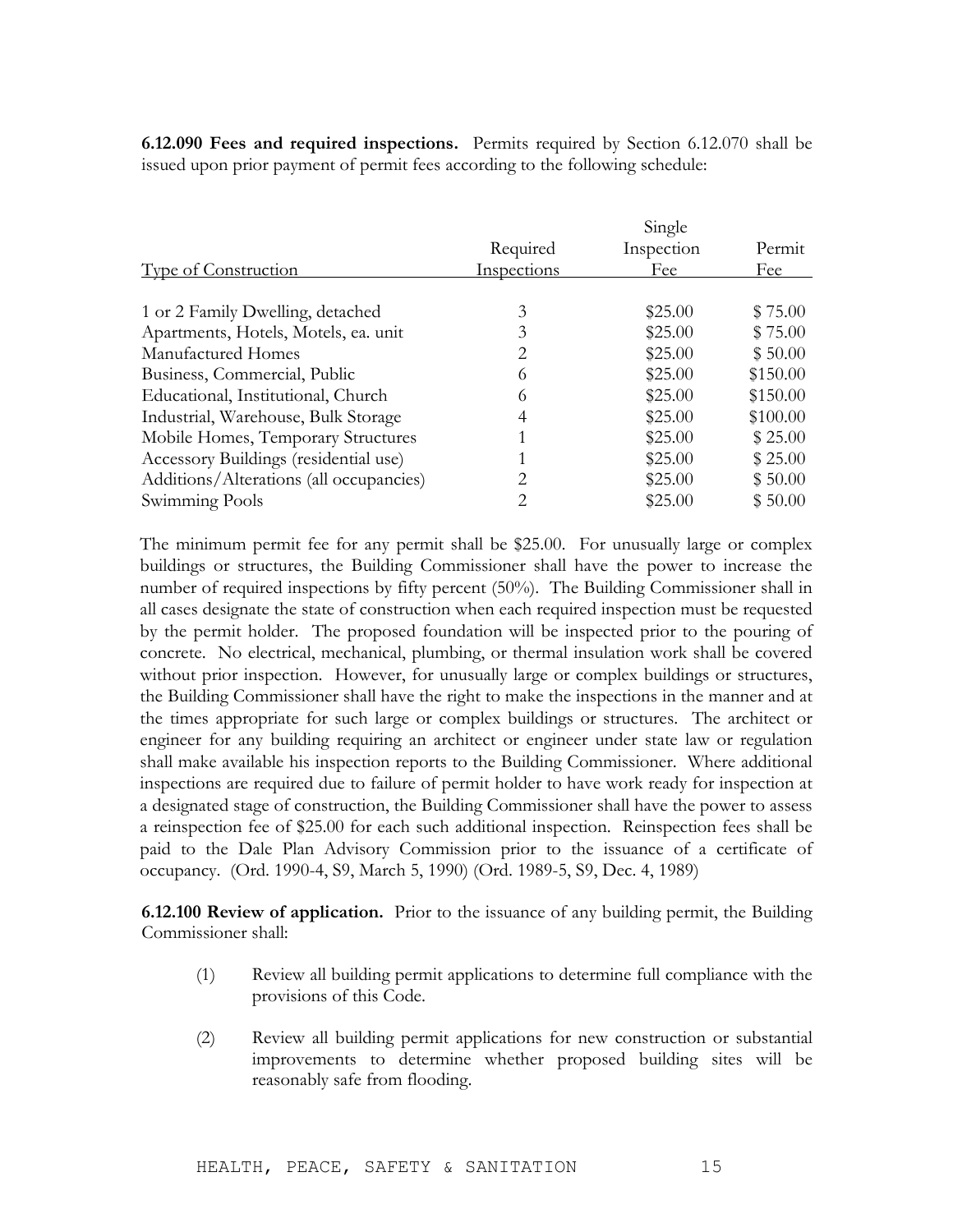- (3) Review building permit applications for major repairs within the flood plain area having special flood hazards to determine that the proposed repair:
	- A. uses construction materials and utility equipment that are resistant to flood damage, and
	- B. uses construction methods and practices that will minimize flood damage.
- (4) Review building permit applications for new construction, or substantial improvements, within the flood plain area having special flood hazards to assure that the proposed construction (including prefabricated and mobile homes):
	- A. is protected against flood damage,
	- B. is designed (or modified) and anchored to prevent flotation, collapse, or lateral movement of the structure, and
	- C. uses construction methods and practices that will minimize flood damage. (Ord. 1990-4, S10, March 5, 1990) (Ord. 1989-5, S10, Dec. 4, 1989)

**6.12.110 Inspections.** After the issuance of any building permit, the Building Commissioner shall make, or shall cause to be made, inspections of the work being done as are necessary to insure full compliance with the provisions of this Code and the terms of the permit. Reinspection of work found to be incomplete or not ready for inspection are subject to assessment of reinspection fees as prescribed by this Code.

Any builder herein shall schedule an appointment for said inspections with at least 24 hours prior notice to the Building Commissioner. In the event that the Building Commissioner shall not be in attendance within 2 hours of the appointed time, then the builder or permit holder shall be authorized to proceed with construction absent said Building Commissioner if the appointment has been made in compliance with this Code. The failure of the Building Commissioner to inspect as provided by this Code does not excuse compliance with Section 6.12.050 of this Code. The Building Commissioner will, within 24 hours, with the exception of Sundays and holidays, notify the builder in writing of the findings of his inspection, including the date and time of the inspection. (Ord. 1990-4, S11, March 5, 1990) (Ord. 1989-5, S11, Dec. 4, 1989)

**6.12.120 Inspection assistance.** The Chief of the Fire Department serving Dale, Indiana, or his designated representatives, may assist the Building Commissioner in the inspection of fire suppression, detection and alarm systems and may provide reports of such inspection to the Building Commissioner. (Ord. 1990-4, S12, March 5, 1990) (Ord. 1989-5, S12, Dec. 4, 1989)

**6.12.130 Entry.** Upon presentation of proper credentials, the Building Commissioner, or his duly authorized representatives, may enter, at reasonable times, any building, structure, or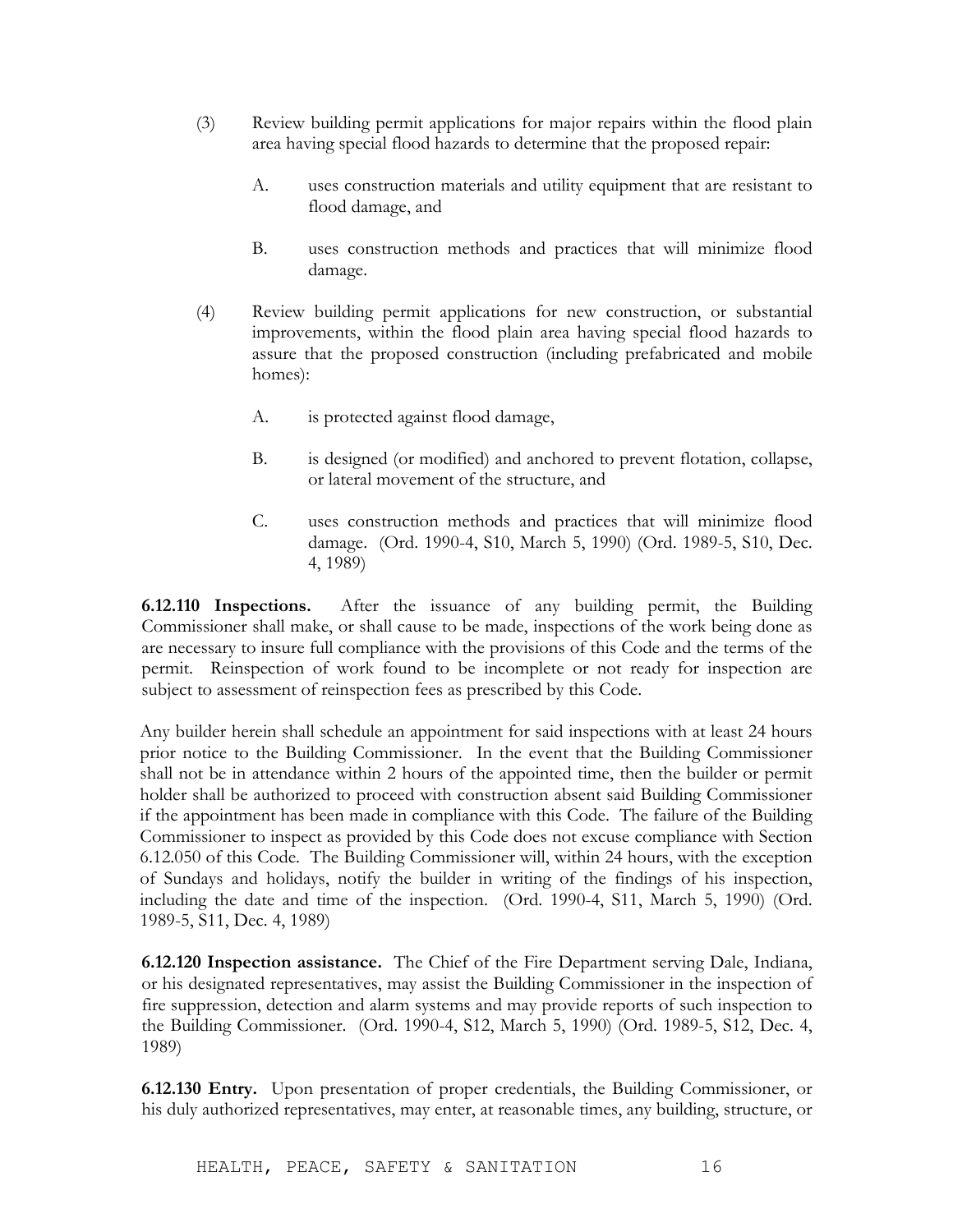premises in the Town of Dale to perform any duty imposed upon him by this Code. (Ord. 1990-4, S13, March 5, 1990) (Ord. 1989-5, S13, Dec. 4, 1989)

**6.12.140 Stop order.** Whenever work is being done contrary to the provisions of this Code, the Building Commissioner may order the work stopped by notice in writing served on any persons engaged in the doing or causing such work to be done, and any such persons shall forthwith stop such work until authorized by the Building Commissioner to proceed with the work. (Ord. 1990-4, S14, March 5, 1990) (Ord. 1989-5, S14, Dec. 4, 1989)

**6.12.150 Certificate of occupancy.** No certificate of occupancy for any building or structure erected, altered or repaired after the adoption of this Code shall be issued unless such building or structure was erected, altered or repaired in compliance with the provisions of this Code. It shall be unlawful to occupy any such building or structure unless a full, partial, or temporary certificate of occupancy has been issued by the Building Commissioner. The Building Commissioner will make final inspection within 24 hours of notification that the structure is completed, with the exception of Sundays and holidays, and within 24 hours thereafter, with the exception of Sundays and holidays, will issue to the applicant either a certificate of occupancy or written reason(s) for rejection. (Ord. 1990-4, S15, March 5, 1990) (Ord. 1989-5, S15, Dec. 4, 1989)

**6.12.160 Workmanship.** All work on the construction, alteration and repair of buildings and other structures shall be performed in a good and workmanlike manner according to accepted standards and practices in the trade. (Ord. 1990-4, S16, March 5, 1990) (Ord. 1989- 5, S16, Dec. 4, 1989)

**6.12.170 Violations.** It shall be unlawful for any person, firm or corporation, whether as owner, lessee, sublessee, or occupant, to erect, construct, enlarge, alter, repair, or improve any building or structure, other than fences and agricultural structures, in the Town of Dale, or cause or permit the same to be done, contrary to or in violation of the provisions of this Code. (Ord. 1990-4, S17, March 5, 1990) (Ord. 1989-5, S17, Dec. 4, 1989)

**6.12.180 Right of appeal.** All persons shall have the right to appeal the Building Commissioner's decision, first through the Dale Town Council, and then to the Fire Prevention and Building Safety Commission of Indiana in accordance with the provisions of I.C. 22-13-2-7 and I.C. 4-21.5-3-7. Such appeals shall be filed in writing with the Clerk-Treasurer within twenty (20) days of the Building Commissioner's decision. The Dale Town Council shall conduct a hearing on any appeal within 10 days after it is filed and shall render its decision within 7 days after the conclusion of the hearing. (Ord. 1990-4, S18, March 5, 1990) (Ord. 1989-5, S18, Dec. 4, 1989)

**6.12.190 Remedies.** The Building Commissioner shall in the name of the Town of Dale bring actions to the Circuit Court of Spencer County, Indiana, for mandatory and injunctive relief in the enforcement of and to secure compliance with any order or orders made by the Building Commissioner, and any such action for mandatory or injunctive relief made be joined with an action to recover the penalties provided for in this Code. (Ord. 1990-4, S19, March 5, 1990) (Ord. 1989-5, S19, Dec. 4, 1989)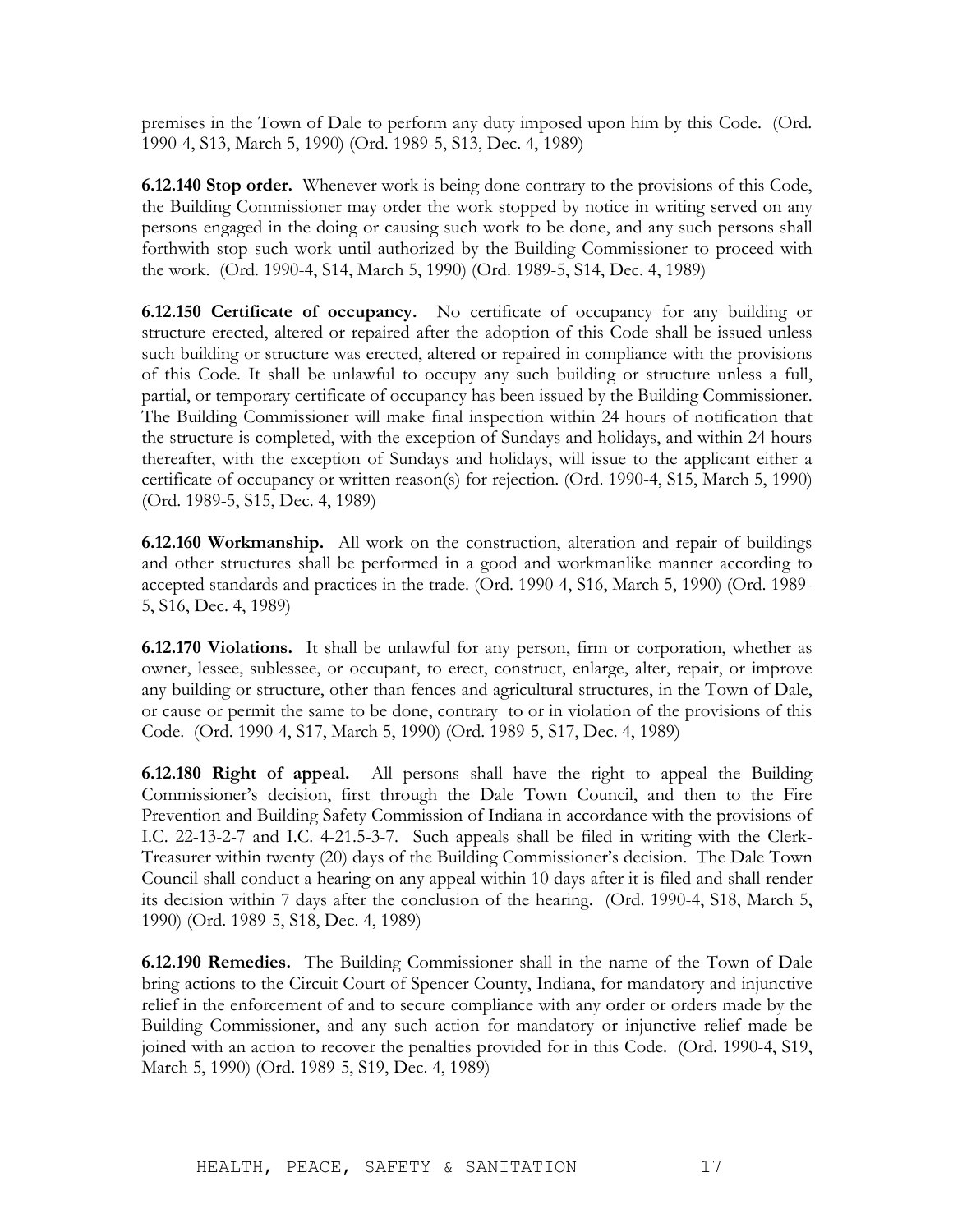**6.12.200 Penalties.** If any person, firm or corporation shall violate any of the provisions of this Code, or shall do any act prohibited herein, or shall fail to perform any duty lawfully enjoined within the time prescribed by the Building Commissioner, or shall fail, neglect or refuse to obey any lawful order given by the Building Commissioner in connection with the provisions of this Code, for each such violation, failure or refusal, such person, firm or corporation shall be fined in any sum not less than Ten Dollars (\$10.00), nor more than Five Hundred Dollars (\$500.00). Each day of such unlawful activity as is prohibited by the first sentence of this section shall constitute a separate offense. (Ord. 1990-4, S20, March 5, 1990) (Ord. 1989-5, S20, Dec. 4, 1989)

**6.12.210 Repeal and effective date.** Ordinance No. 1989-5 and all ordinances and parts of ordinances in conflict with this Code are hereby repealed, and this Code shall be in full force and effect from and after its adoption, approval by the Fire Prevention and Building Safety Commission of Indiana, and publication as required by law. (Ord. 1990-4, S21, March 5, 1990) (Ord. 1989-5, S21, Dec. 4, 1989)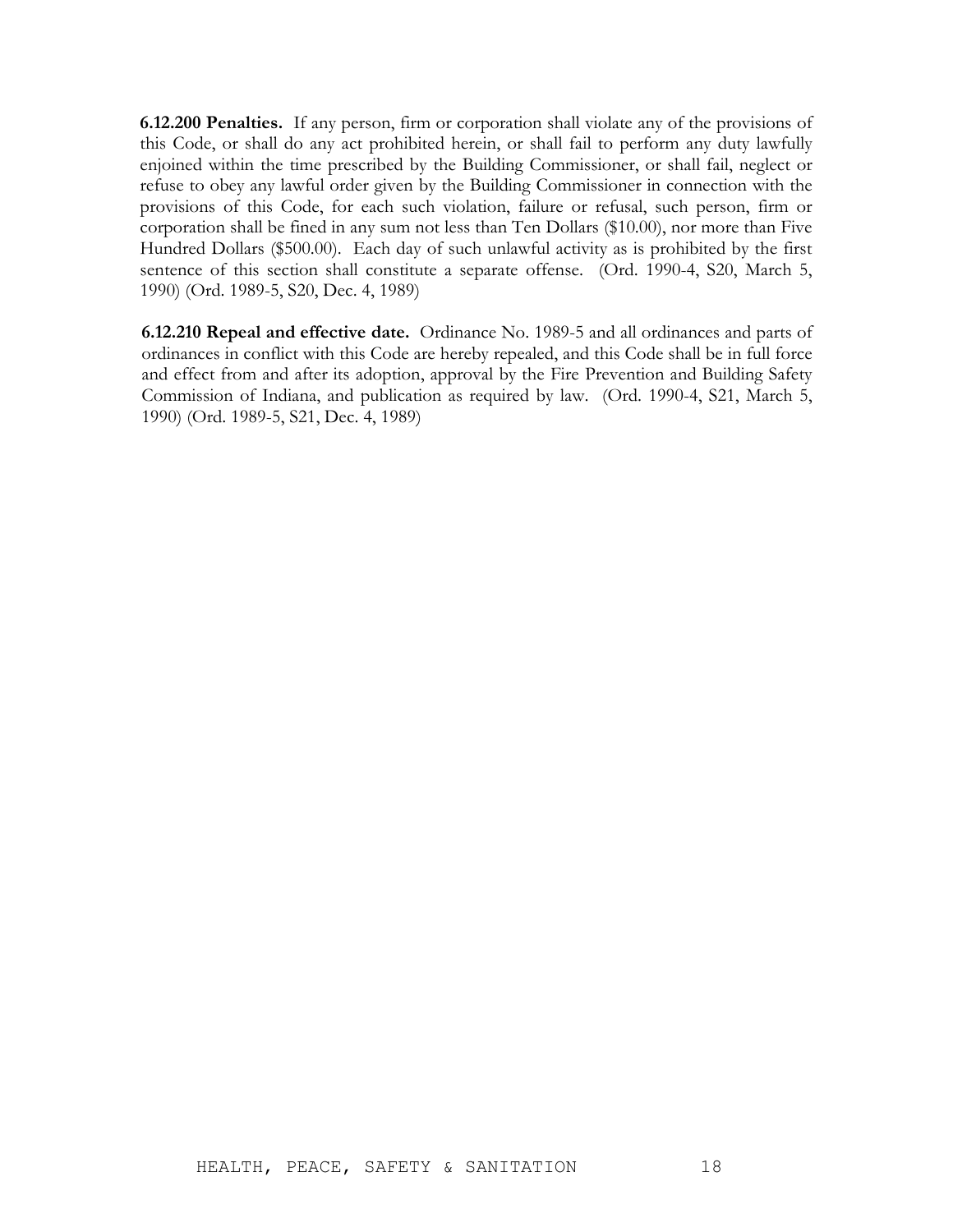### **UNSAFE BUILDING LAW**

**Sections:**

**6.13.010 Adoption of the Unsafe Building Law 6.13.020 Appointment of Department to Administer Ordinance 6.13.030 Construction 6.13.040 Penalty for Violation 6.13.050 Severability 6.13.060 Effective Date**

**6.13.010 Adoption of the Unsafe Building Law.** The Town of Dale, Indiana, hereby adopts Indiana Code Chapter 36-7-9, which establishes the Indiana Unsafe Building Law and explicitly incorporate by reference the definition of "substantial property interest" found in Indiana Code Section 36-7-9-2. (Ord. 2015-2, S1, Jan. 5, 2015)

**6.13.020 Appointment of Department to Administer Ordinance.** The Dale Town Council by through its appointees and agents shall be the executive department authorized to administer this Ordinance. (Ord. 2015-2, S2, Jan. 5, 2015)

**6.13.030 Construction.** Any reference to a state statute shall mean the statute as amended from time to time, or any similar statutory provision that may supersede it relating to the same or similar subject matter. (Ord. 2015-2, S3, Jan. 5, 2015)

**6.13.040 Penalty for Violation.** Violations of this ordinance shall be addressed as established in Indiana Code Chapter 36-7-9 as it may be amended from time to time. (Ord. 2015-2, S4, Jan. 5, 2015)

**6.13.050 Severability.** Should any section, paragraph, sentence, clause, or any other portion of this ordinance be declared by a court of competent jurisdiction to be invalid for any reason, the remaining provisions shall not be affected, if an only if, such remaining provisions can, without the invalid provision or provisions, be given the effect intended by the council in adoption this ordinance. To this end, the provisions of this ordinance are severable. (Ord. 2015-2, S5, Jan. 5, 2015)

**6.13.060 Effective Date.** This Ordinance shall be in full force and effect upon adoption and compliance with Indiana Code Section 36-5-2-10. (Ord. 2015-2, S6, Jan. 5, 2015)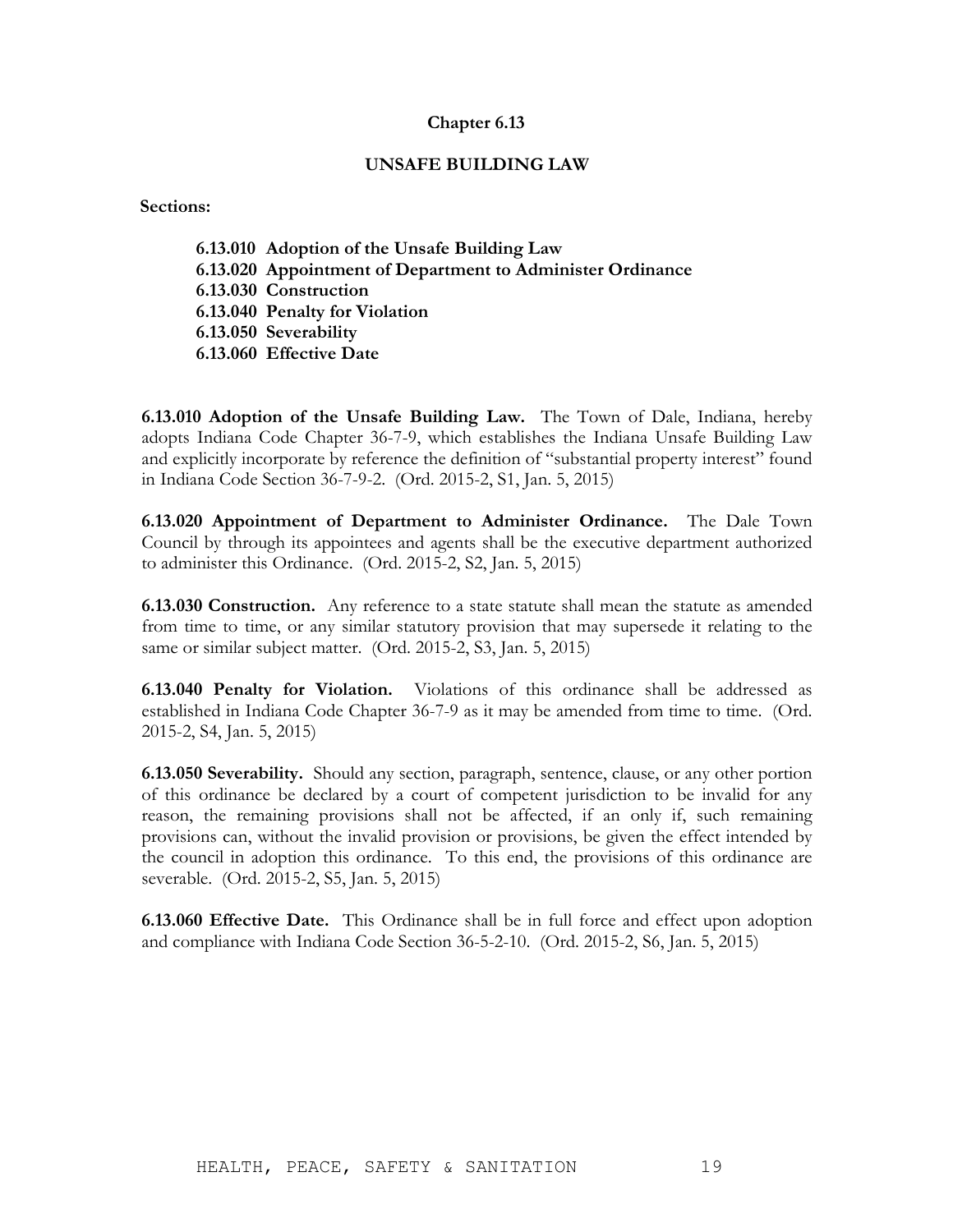# **HOUSE NUMBERING PLAN**

**Sections:**

| 6.15.005 Dividing lines                                            |
|--------------------------------------------------------------------|
| 6.15.010 House numbering plan                                      |
| 6.15.020 Maintaining proper street number records/Inspection       |
| 6.15.030 Size and placement of house numbers/Penalty for violation |

**6.15.005 Dividing lines.** It is necessary to establish street numbers upon the lots and improvements within the Town of Dale, Indiana.

It is in the best interest of said Town that Main Street, running North and South, be the dividing line between the East and West part of Town and that Medcalf Street, running East and West, be the dividing line between the North and South part of said Town. (Ord. 108, Whereas, August 4, 1969)

**6.15.010 House numbering plan.** All lots, buildings and structures in the Town shall be numbered in accordance with the following plan:

- (1) North and South numbers shall commence at Medcalf Street.
- (2) East and West numbers shall commence at Main Street.
- (3) Odd numbers shall be on the East and North sides of the streets.
- (4) Even numbers shall be on South and West sides of the streets.
- (5) There shall be one hundred (100) numbers to each block; one number to every fifty feet of frontage. (Ord. 108, S1, August 4, 1969)

**6.15.020 Maintaining proper street number records/Inspection.** The Town Clerk shall keep a chart showing the proper street number of every lot in the town which shall be open to inspection by anyone interested. (Ord. 108, S2, August 4, 1969)

**6.15.030 Size and placement of house numbers/Penalty for violation.** It shall be the duty of the owner and occupants of every house in the Town to have placed thereon, in the place visible from the street, figures at least two and one-half inches high, showing the number of the house; any person, firm, or corporation failing to so number any house, building, or other structure, occupied by him or if after receiving notice to do so from the clerk shall continue in his failure to so number such house or structure shall be fined One Dollar (\$1.00) for each day during or on which a failure to so number continues. (Ord. 108, S3, August 4, 1969)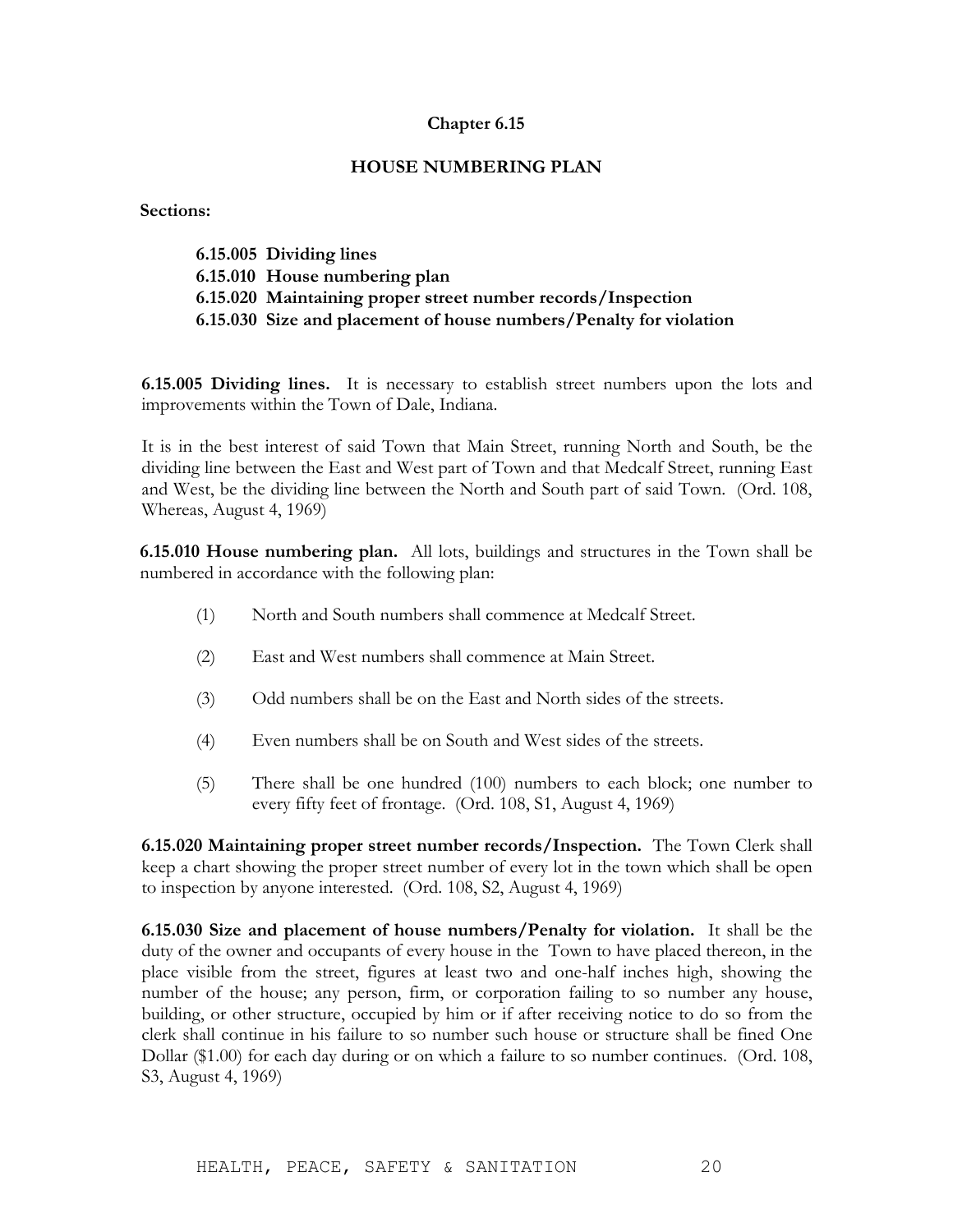# **HEIGHT OF GRASS, WEEDS, SIMILAR VEGETATION**

**Sections:**

**6.18.010 Statement of Intent 6.18.015 Definitions 6.18.020 Public Nuisance 6.18.030 The Town of Dale 6.18.040 Notice to Property Owners 6.18.050 Clerk-Treasurer as fiscal officer 6.18.060 Notice of Appeal 6.18.070 Exemptions 6.18.080 Separability**

**6.18.010 Statement of Intent.** The height of grass, weeds and similar vegetation within the Town of Dale, Indiana, substantially affects such matters as the health and safety by providing habitat for unwanted animals or other pests and the general appearance of the Town. Therefore, it is hereby found and determined that the height of grass, weeds and similar vegetation are matters of town-wide concern over which the Town must exercise the control set forth in this Ordinance. (Ord. 2006-8, S6.18.010, June 20, 2006) (Ord. 2001-07, S1, May 7, 2001)

# **6.18.015 Definitions.**

- (1) Inhabited lot or parcel shall mean any lot or parcel or real estate located within the Town of Dale that has a structure located thereon.
- (2) Vacant lot or parcel shall mean any lot or parcel located within the Town of Dale that does not have a structure located thereon. (Ord. 2006-8, S6.18.015, June 20, 2006) (Ord. 2001-07, S2, May 7, 2001)

**6.18.020 Public Nuisance.** It is hereby declared to be unlawful, a public nuisance and a violation of this ordinance for the owner of property within the corporate limits of the Town of Dale, Indiana to permit the growth of grass, weeds and similar vegetation in excess of 10 (ten) inches in height upon a lot or parcel with a structure located thereon the property. It is hereby declared to be unlawful, a public nuisance and a violation of this ordinance for the owner of property within the corporate limits of the Town of Dale, Indiana to permit the growth of grass, weeds and similar vegetation in excess of 16 (sixteen) inches in height upon a vacant lot or parcel of property. In addition to the remedies hereinafter set forth, any such nuisance may be charged as such and may be abated in such manner as nuisances are now, or may hereafter be abated under existing law. (Ord. 2006-8, S6.18.020, June 20, 2006) (Ord. 2001-7, S3 & 4, May 7, 2001)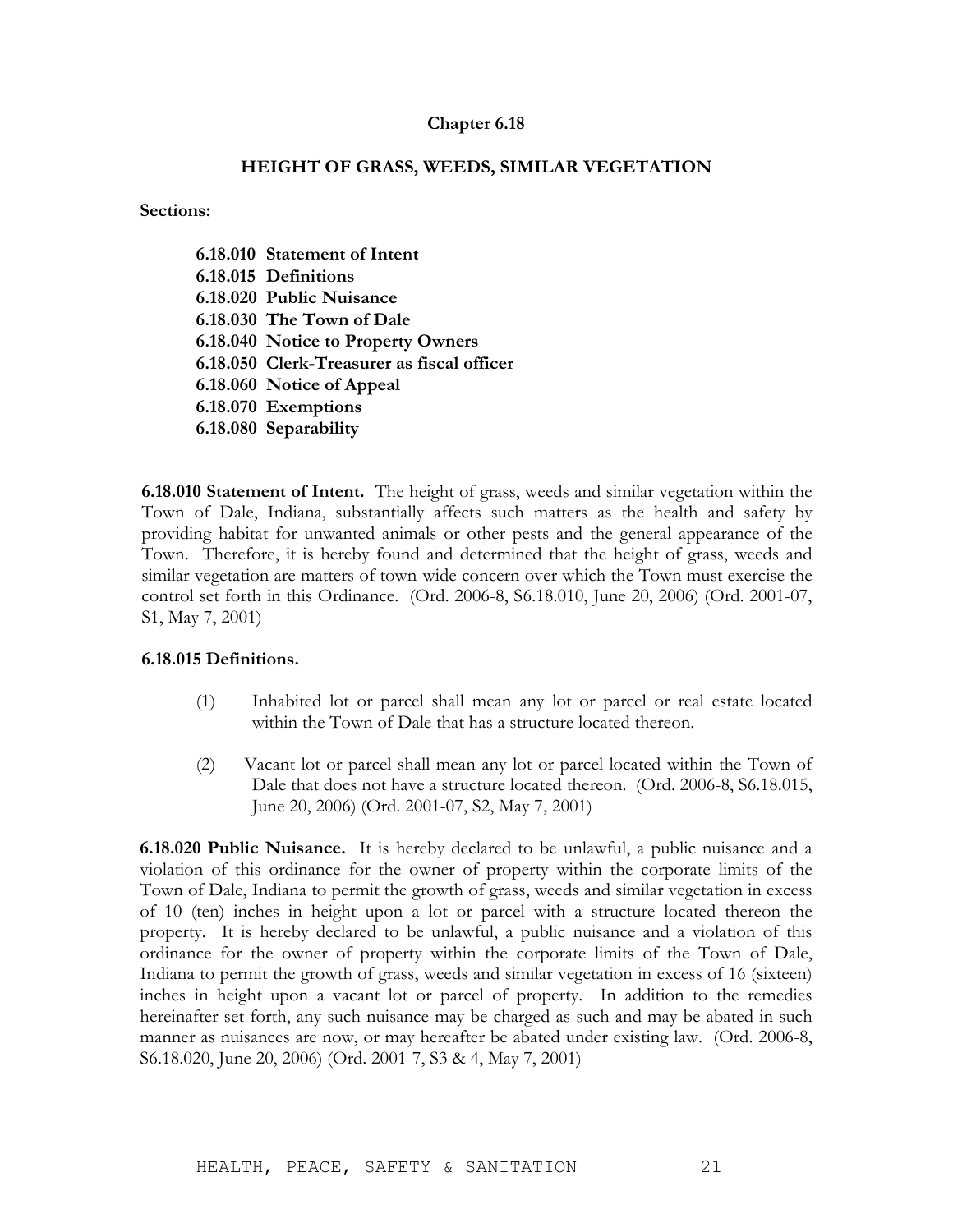**6.18.030 The Town of Dale.** The Town of Dale, Street Department shall have responsibility for the administration of this article and shall have complete power to abate a violation of this article if the owner fails to abate the violation pursuant to notice. (Ord. 2006-8, S6.18.030, June 20, 2006) (Ord. 2001-07, S7, May 7, 2001)

**6.18.040 Notice to Property Owners.** The Town of Dale shall notify the property owner who is in violation of this ordinance by certified mail at the address listed on the tax records, or by posting a notice on the property in a conspicuous place setting forth the requirements of this article. Failure to comply with these requirements will result in the Town entering the offending property to abate the violation. Any offending property owner so notified shall be given 10 (ten) days to comply, which notice shall remain effective for the remainder of the calendar year in which it is given. (Ord. 2006-8, S6.18.040, June 20, 2006)

**6.18.050 Clerk-Treasurer as fiscal officer.** The Clerk-Treasurer of the town shall determine the actual cost of abating the violation including administrative costs as well as cutting and/or removal costs and shall bill the violator forthwith. If the violator fails to pay any bill issued pursuant to this article within 30 days from the billing date, the Clerk-Treasurer of the town shall certify to the county auditor the amount of the bill, plus any additional administrative costs incurred in the certification. The auditor shall place said amount on the tax duplicate, including accrued interest, which shall be collected as delinquent taxes are collected and disbursed to the general fund of the town. (Ord. 2006-8, S6.18.050, June 20, 2006) (Ord. 2001-07, S6, May 7, 2001)

**6.18.060 Notice of Appeal.** Any property owner who receives a notice of violation of this ordinance or a bill issued under this ordinance may appeal it by filing a notice of appeal with the Clerk-Treasurer within 10 (the) days of the date on either the notice or bill requesting a hearing at the next Town Council meeting; and said matter will be heard at the next Town Council meeting. (Ord. 2006-8, S6.18.060, June 20, 2006)

# **6.18.070 Exemptions.**

- (1) Areas located within the corporate town limits which are used for agricultural purposes.
- (2) Ornamental or other decorative grasses or garden plants specifically planted for landscape or human consumption purposes. (Ord. 2006-8, S6.18.070, June 20, 2006) (Ord. 2001-07, S5, May 7, 2001)

**6.18.080 Separability.** If any section, sub section, clause, phrase or portion of this ordinance shall for any reason be held invalid or unconstitutional by any court of competent jurisdiction, such portion shall be deemed a separate, distinct and independent provision and such holding shall not affect the validity of the remaining portions thereunder. (Ord. 2006- 8, S6.18.080, June 20, 2006) (Ord. 2001-07, S8, May 7, 2001)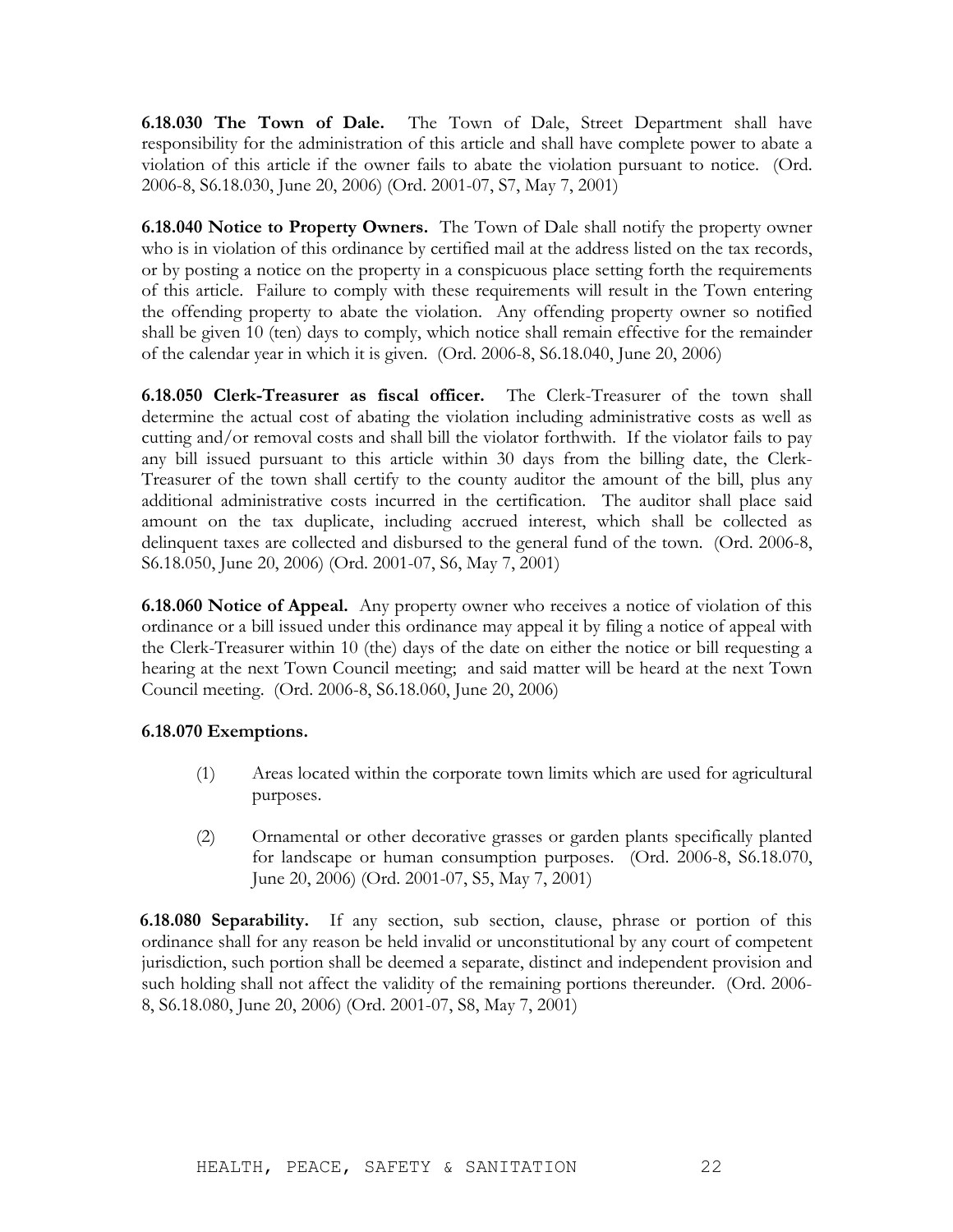# **GRASS CLIPPINGS AND OTHER VEGETATION PLACED ON PUBLIC RIGHTS OF WAY**

**Sections:**

# **6.19.010 Public Nuisance 6.19.020 Penalty**

**6.19.010 Public Nuisance.** It is hereby declared to be unlawful, a public nuisance and a violation of this Chapter for the owner of property within the corporate limits of the Town of Dale, Indiana, to place grass clippings and other vegetation from adjoining lands onto public streets, sidewalks, or public rights of way whether said grass clippings and vegetation were placed there manually or by operation of any kind of machinery. (Ord. 2019-8, S1, Nov. 11, 2019)

**6.19.020 Penalty.** In the event such grass clippings and vegetation are placed on such public streets, sidewalks or public rights of way, the owner of the land from which it came shall remove the same in a timely manner, not to exceed two (2) hours. Failure to remove said grass clippings and vegetation within the two-hour period shall result in a penalty of One Hundred Dollars (\$100.00) being assessed to such adjoining land owner. (Ord. 2019-8, S2, Nov. 11, 2019)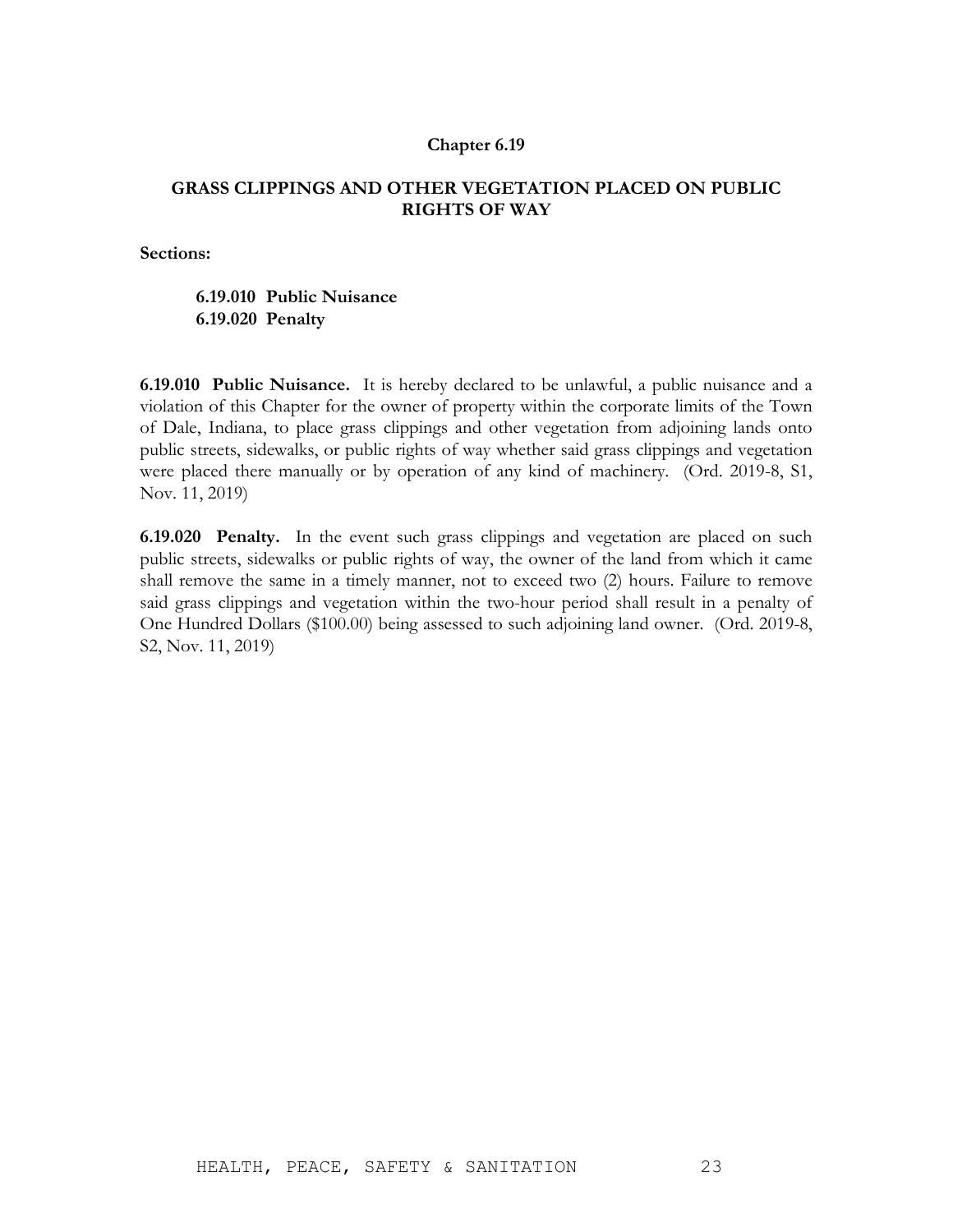# **DISCHARGING FIREARMS**

**Sections:**

**6.60.010 Discharge of firearms prohibited 6.60.020 Exceptions to this ordinance 6.60.030 Penalty 6.60.040 Severability 6.60.050 Repeal of conflicting ordinances**

**6.60.010 Discharge of firearms prohibited.** It is unlawful for any person to shoot, fire or discharge any firearms of any description, guns, pistols, shotguns, rifles, BB guns, BB pistols, or other mechanical devices which shoot or throw shot or bullets within the limits of the Town of Dale. (Ord. 2007-3, S6.60.010, Mar. 5, 2007) (Ord. 6, S1, Feb. 15, 1892)

**6.60.020 Exceptions to this ordinance.** This section shall not prohibit any officer of the law from discharging a firearm in the performance of such officer's official duty, nor shall it apply to any citizen when lawfully defending such citizen's person or property from physical injury. (Ord. 2007-3, S6.60.020, Mar. 5, 2007)

**6.60.030 Penalty.** Any person violating any of the provisions of this chapter, shall upon conviction be fined not less than Forty Dollars (\$40.00) for the first violation. Second and subsequent violations will result in a fine of not less than One-Hundred Dollars (\$100.00). A separate offense shall be deemed committed each time that a violation occurs or is committed. (Ord. 2007-3, S6.60.030, Mar. 5, 2007)

**6.60.040 Severability.** If a section, part of a section, sentence, clause or phrase of this ordinance shall be held to be unconstitutional or invalid, the remaining provisions hereof shall nevertheless remain in full force and effect. (Ord. 2007-3, S6.60.040, Mar. 5, 2007)

**6.60.050 Repeal of conflicting ordinances.** All other orders, ordinances, resolutions or parts thereof in conflict with the provisions and the intent of this order are hereby repealed. (Ord. 2007-3, S6.60.050, Mar. 5, 2007)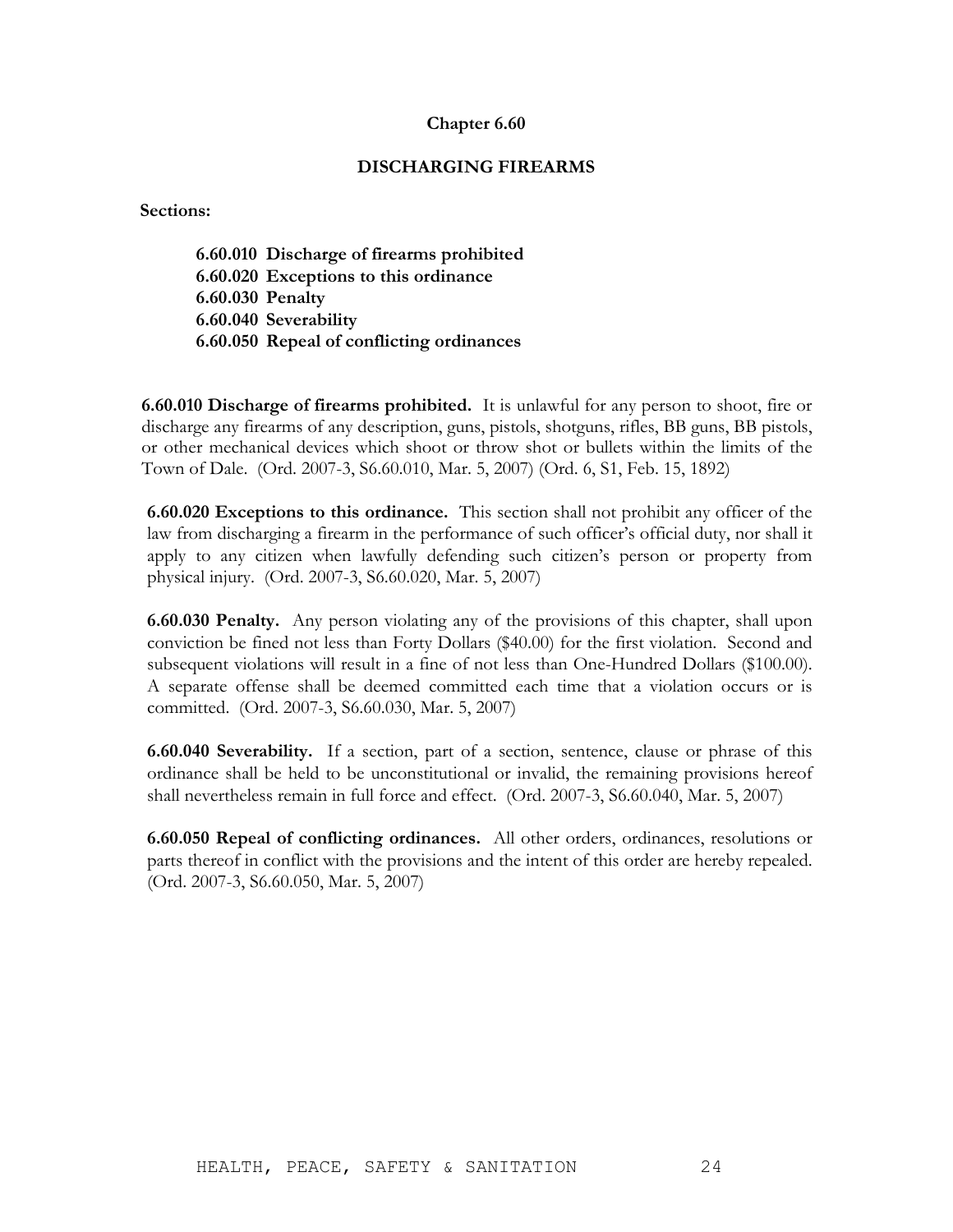### **NOISE**

**Sections:**

**6.70.010 Purpose 6.70.020 Noise 6.70.030 Penalty for violations 6.70.040 Enforcement 6.70.050 Separability**

**6.70.010 Purpose.** The intent and purpose of this chapter is declared to be that all harassments, disturbances, and annoyances by unnecessary sound and noises to the peace and quiet of the citizens of Dale be prohibited, and it is hereby declared to be unlawful for any persons, firm or corporation to create or cause to be created unnecessarily, any such disturbing, annoying, or harassing sound or noise, to declare the same to be a public nuisance, and to provide penalties for the unlawful maintenance of said nuisances. (Ord. 2000-6, S1, July 3, 2000)

**6.70.020 Noise.** The making, causing or permitting to be made of any unnecessary noise by any person that disturbs or that may tend to disturb the peace and quiet of the citizens of Dale, is hereby declared to be a nuisance.

- (1) Sounding Horns or Bells. It shall be unlawful for any person, firm or corporation, to sound any motor vehicle or motor bicycle bell, horn or other signal device within the Town of Dale, except as provided by the motor vehicle laws of the State of Indiana now or hereafter enacted.
- (2) Engine noise. Muffler required. It shall be unlawful for any person, firm or corporation except as provided in this chapter, to operate within the confines of the Town of Dale any gas, gasoline, fuel oil, or internal combustion engine which shall unnecessarily create or cause to be created any noise which shall disturb the quiet or repose of or shall annoy any person or persons within the Town of Dale. It is specifically declared to be unlawful to operate or cause to be operated any gasoline motor, diesel engine, or internal combustion engine, either stationary or moving, within the Town of Dale, without having attached to said internal combustion engine a suitable muffler or muffler attachment to silence and quiet the explosions of said motor or engine.
- (3) Radio and Electronic Devices. It shall be unlawful for any person, firm or corporation to play, use, operate or permit to be played, used or operated, any radio, tape player, cassette player, compact disc player, loud speaker, sound amplifier or other device designed for generating or reproducing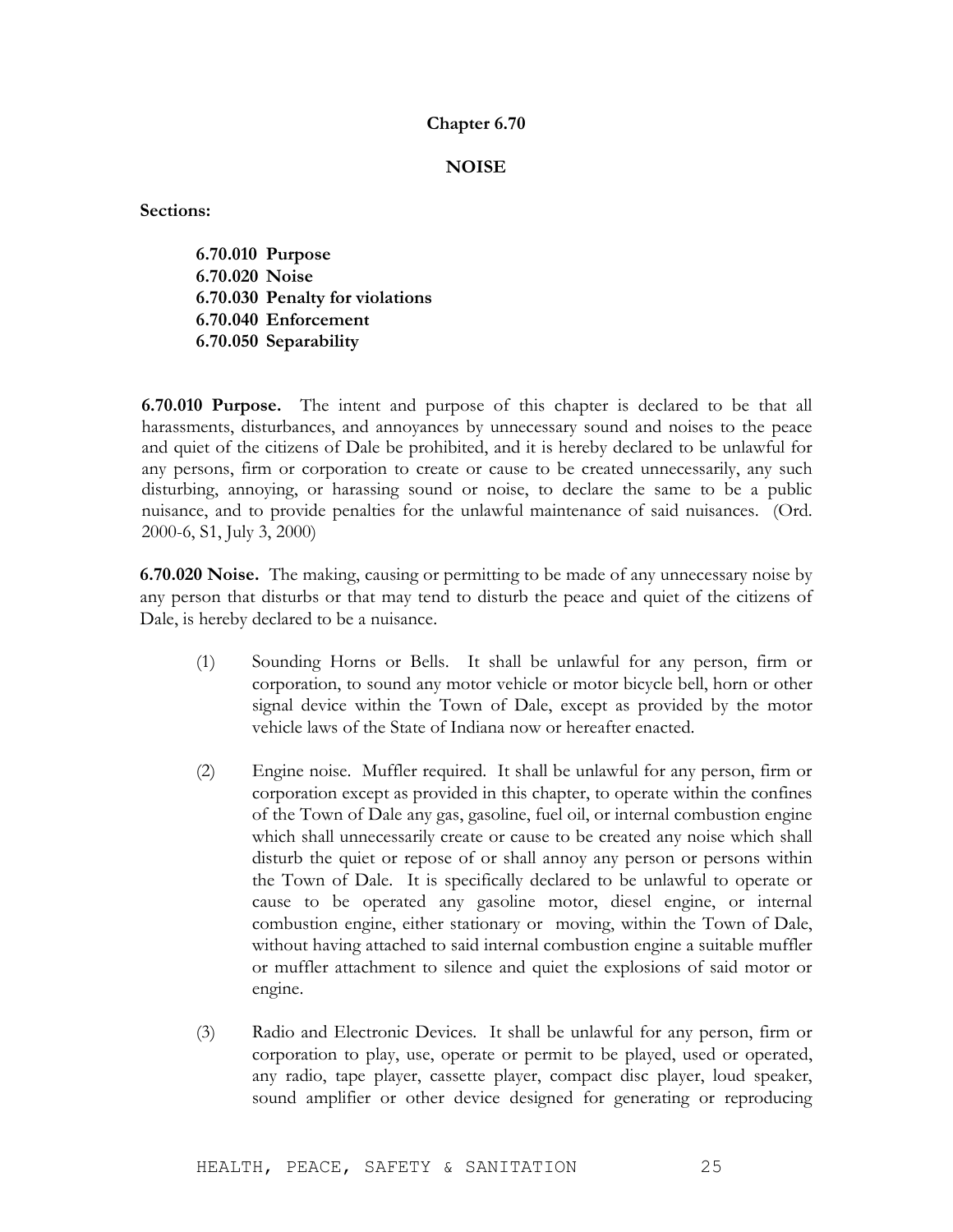sound which shall disturb the quiet or repose of or shall annoy any person or persons within the Town of Dale.

- (4) Exemptions.
	- A. This Section shall not apply to properly operating vehicle alarms, authorized emergency vehicles, vehicle horns used as a warning of danger or public safety officials acting within the scope of their authority.
	- B. This Section shall not apply to licensed festivals, parades or any activity authorized by the Board of Public Works, Parks Board, Safety Board or other Governmental Board having jurisdiction and control over the property.
- (5) A custodial parent shall be responsible for ensuring a minor child complies with this Chapter and is responsible for any fine imposed. (Ord. 2000-6, S2, July 3, 2000) (Ord. 80, SII, Nov. 1, 1920)

# **6.70.030 Penalty for violations.**

- (1) Any person, persons, firm or corporation causing or maintaining any nuisance, by violating any of the provisions of this chapter shall, upon conviction, be fined not less than twenty-five dollars (\$25.00) nor more than one hundred dollars (\$100.00) for the first violation. Second and subsequent violations will result in a fine of not less than fifty dollars (\$50.00) nor more than two hundred dollars (\$200.00). In the event of a continuing or maintaining of a violation of any section of this chapter, any person, firm or corporation causing or maintaining said nuisance shall upon conviction, be fined in a sum not less than five hundred dollars (\$500.00). Each day's operation or maintaining of said nuisance or any part thereof shall be a separate violation.
- (2) In addition to the monetary penalties provided in (1) above, a Court may enter injunctive relief to prevent future violations for maintaining a nuisance. (Ord. 2000-6, S3, July 3, 2000)

**6.70.040 Enforcement.** The Dale Police Department shall enforce this ordinance. (Ord. 2000-6, S4, July 3, 2000)

**6.70.050 Separability.** If any section, sub-section, sentence, clause, phrase or portion of this ordinance shall for any reason be held invalid or unconstitutional by any court of competent jurisdiction, such portion shall be deemed a separate, distinct and independent provision and such holding shall not affect the validity of the remaining portions thereunder. (Ord. 2000-6, S5, July 3, 2000)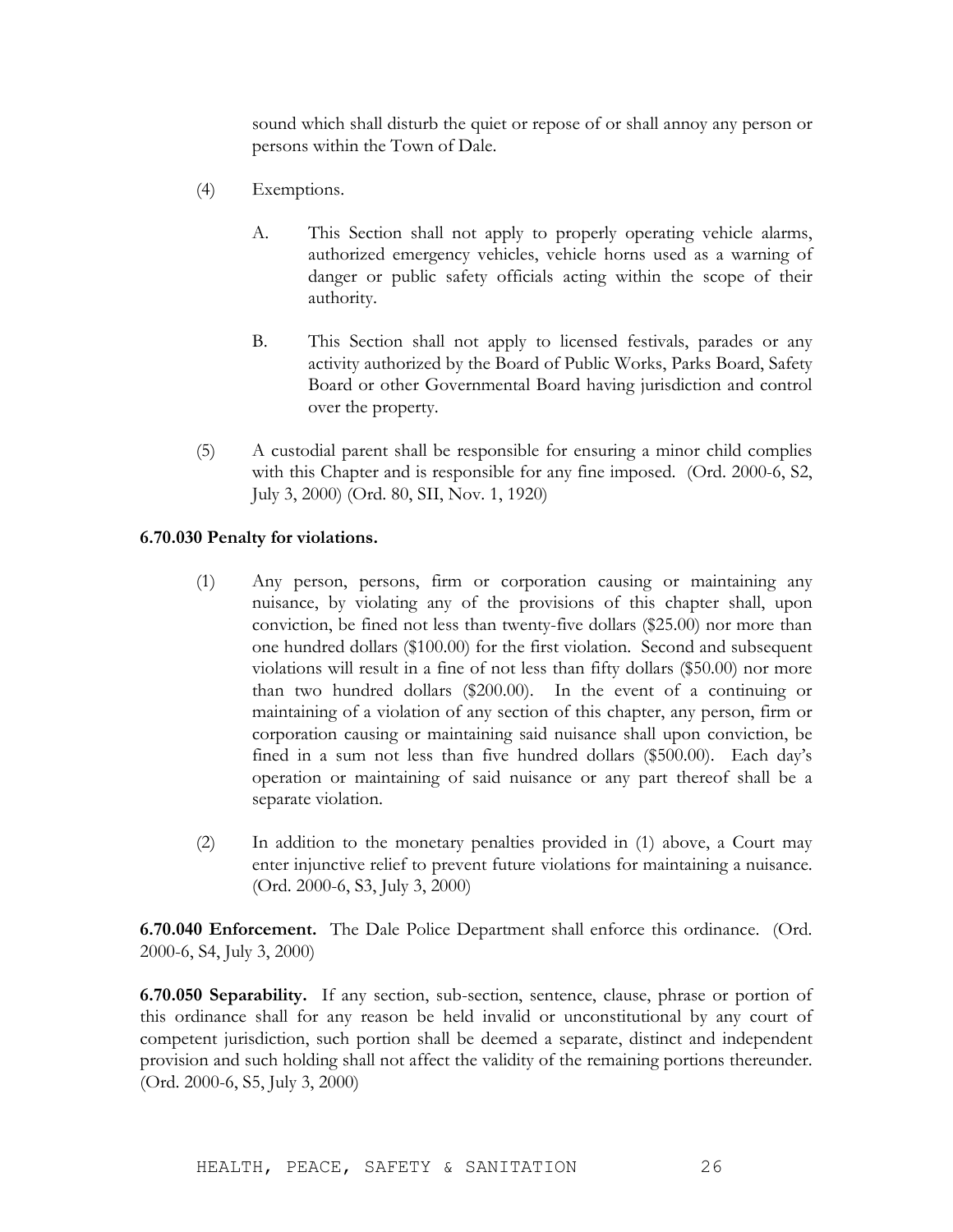# **REGULATING THE USE OF CONSUMER FIREWORKS**

**Sections:**

**6.72.010 IC 22-11-14-10.5 Definition 6.72.020 IC 22-11-14-1 Definition 6.72.030 Consumer Fireworks 6.72.040 Adoption 6.72.050 Regulating the Use of Consumer Fireworks 6.72.060 Incorporation of IC 22-11-14-1 6.72.070 Exemptions 6.72.080 Fines**

**6.72.010 IC 22-11-14-10.5 Definition.** Pursuant to Indiana Code Section 22-11-14-10.5 a municipality may adopt an ordinance concerning the use of consumer fireworks within the corporate limits of the municipality. (Ord. 2020-4, Preamble, June 9, 2020)

**6.72.020 IC 22-11-14-1 Definition.** Pursuant to Indiana Code Section 22-11-14-1 "consumer firework" means a small firework that is designed primarily to produce visible effects by combustion, and that is required to comply with the construction, chemical composition, and labeling regulations promulgated by the United States Consumer Product Safety Commission under 16 CFR 1507. The term also includes some small devices designed to produce an audible effect, such as whistling devices, ground devices containing fifty (50) milligrams or less of explosive composition, and aerial devices containing one hundred thirty (130) milligrams or less of explosive composition. Propelling or expelling charges consisting of a mixture of charcoal, sulfur, and potassium nitrate are not considered as designed to produce an audible effect. (Ord. 2020-4, Preamble, June 9, 2020)

# **6.72.030 Consumer Fireworks.**

- (1) Include:
	- A. aerial devices, which include sky rockets, missile type rockets, helicopter or aerial spinners, roman candles, mines, and shells;
	- B. ground audible devices, which include firecrackers, salutes, and chasers; and
	- C. firework devices containing combinations of the effects described in clauses (A) and (B); and
- (2) Do not include: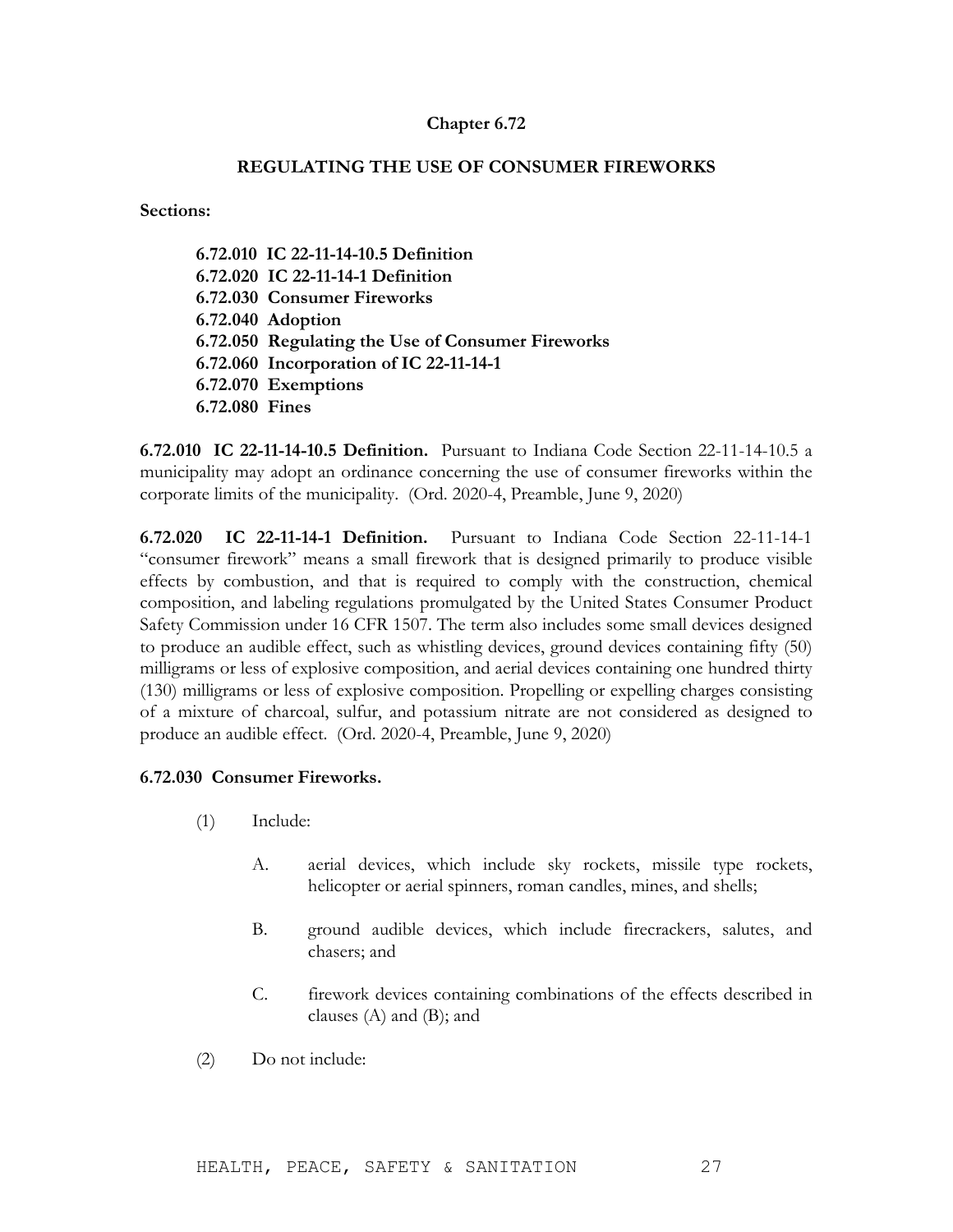- A. dipped sticks or wire sparklers. However, total pyrotechnic composition may not exceed one hundred (100) grams per item. Devices containing chlorate or perchlorate salts may not exceed five (5) grams in total composition per item.
- B. cylindrical fountains
- C. cone fountains
- D. illuminating torches
- E. wheels
- F. ground spinners
- G. flitter sparkers
- H. snakes or glow worms
- I. smoke devices
- J. trick noisemakers, which include:
	- 1. party poppers
	- 2. booby traps
	- 3. snappers
	- 4. trick matches
	- 5. cigarette loads
	- 6. auto burglar alarms (Ord. 2020-4, Preamble, June 9, 2020)

# **6.72.040 Adoption.** (Ordinance Adopted under IC 22-11-14-10.5.)

- (1) may limit the use of consumer fireworks in a municipality;
- (2) may not be more lenient than a rule adopted by a state agency concerning the use of fireworks; and
- (3) may not limit the use of consumer fireworks: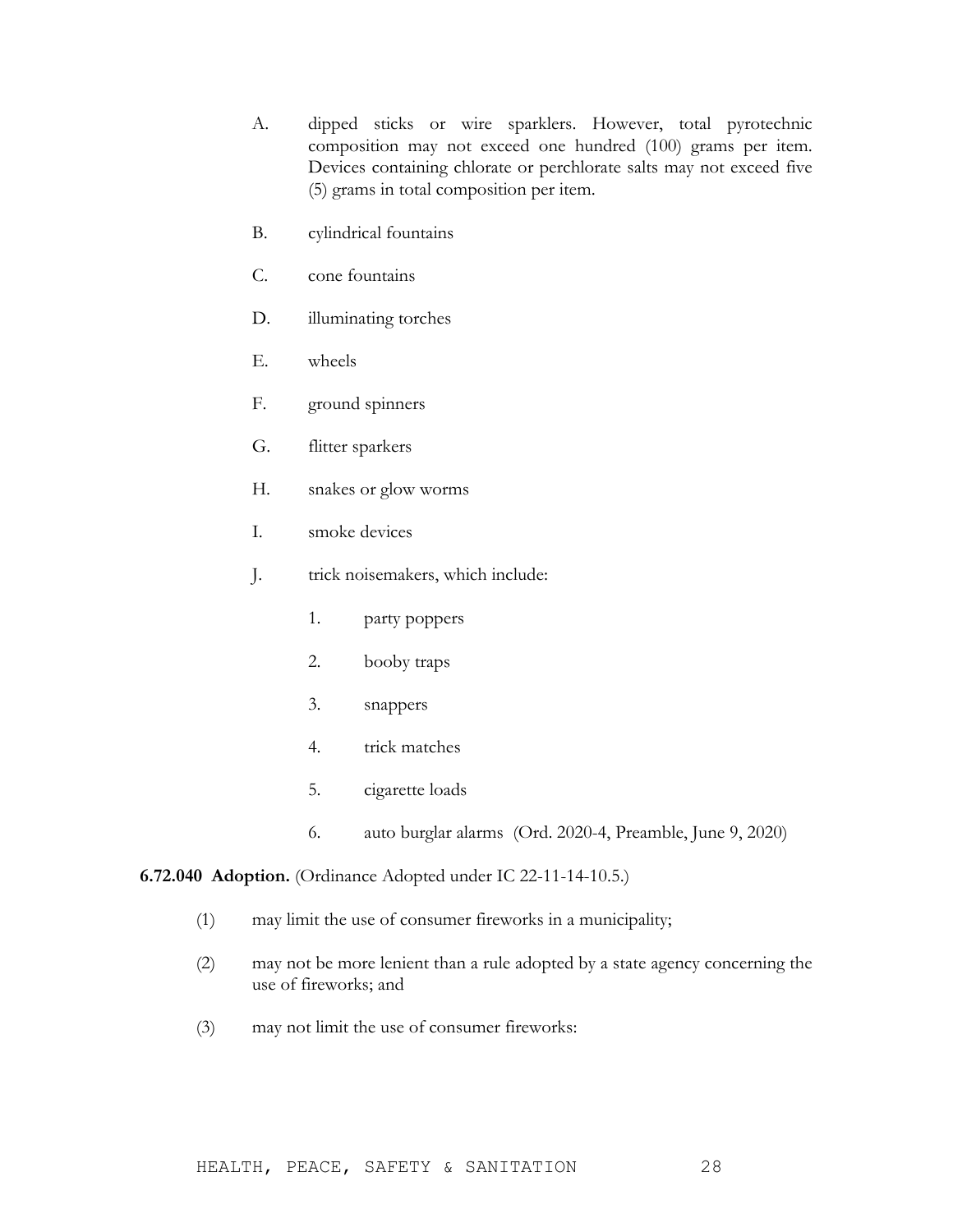- A. between the hours of 5:00 p.m. and two (2) hours after sunset on June 29, June 30, July 1, July 2, July 3, July 5, July 6, July 7, July 8, and July 9;
- B. between the hours of 10:00 a.m. and 12:00 midnight on July 4; and
- C. between the hours of 10:00 a.m. on December 31 and 1:00 a.m. on January 1; (Ord. 2020-4, Preamble, June 9, 2020)

**6.72.050 Regulating the Use of Consumer Fireworks.** The Town Council for the Town of Dale, Indiana (the "Council"), in the interest of public safety and to minimize the adverse effects of unregulated consumer fireworks, has decided to regulate the use of consumer fireworks within the corporate limits of Dale, Indiana. (Ord. 2020-4, Preamble, June 9, 2020)

**6.72.060 Incorporation of IC 22-11-14-1.** The definitions of Indiana Code Section 22-11- 14-1 are hereby incorporated, by reference, into and made a part of this Chapter. (Ord. 2020-4, Preamble, June 9, 2020)

**6.72.070 Exemptions.** Consumer fireworks, as defined by Indiana Code Section 22-11-14- 1, are strictly prohibited and may not be used, ignited, or discharged anywhere within the corporate limits of Dale, Indiana, except:

- (1) between the hours of 5:00 p.m. and two (2) hours after sunset on June 29, June 30, July 1, July 2, July 3, July 5, July 6, July 7, July 8, and July 9;
- (2) between the hours of 10:00 a.m. and 12:00 midnight on July 4; and
- (3) between the hours of 10:00 a.m. on December 31 and 1:00 a.m. on January 1; (Ord. 2020-4, Preamble, June 9, 2020)

**6.72.080 Fines.** Any person violating this Chapter shall be fined as follows:

- $(1)$  for the first offense, Fifty Dollars (\$50.00)
- (2) for the second offense, One Hundred Dollars (\$100.00)
- (3) for the third and all subsequent offenses, Five Hundred Dollars (\$500.00) (Ord. 2020-4, Preamble, June 9, 2020)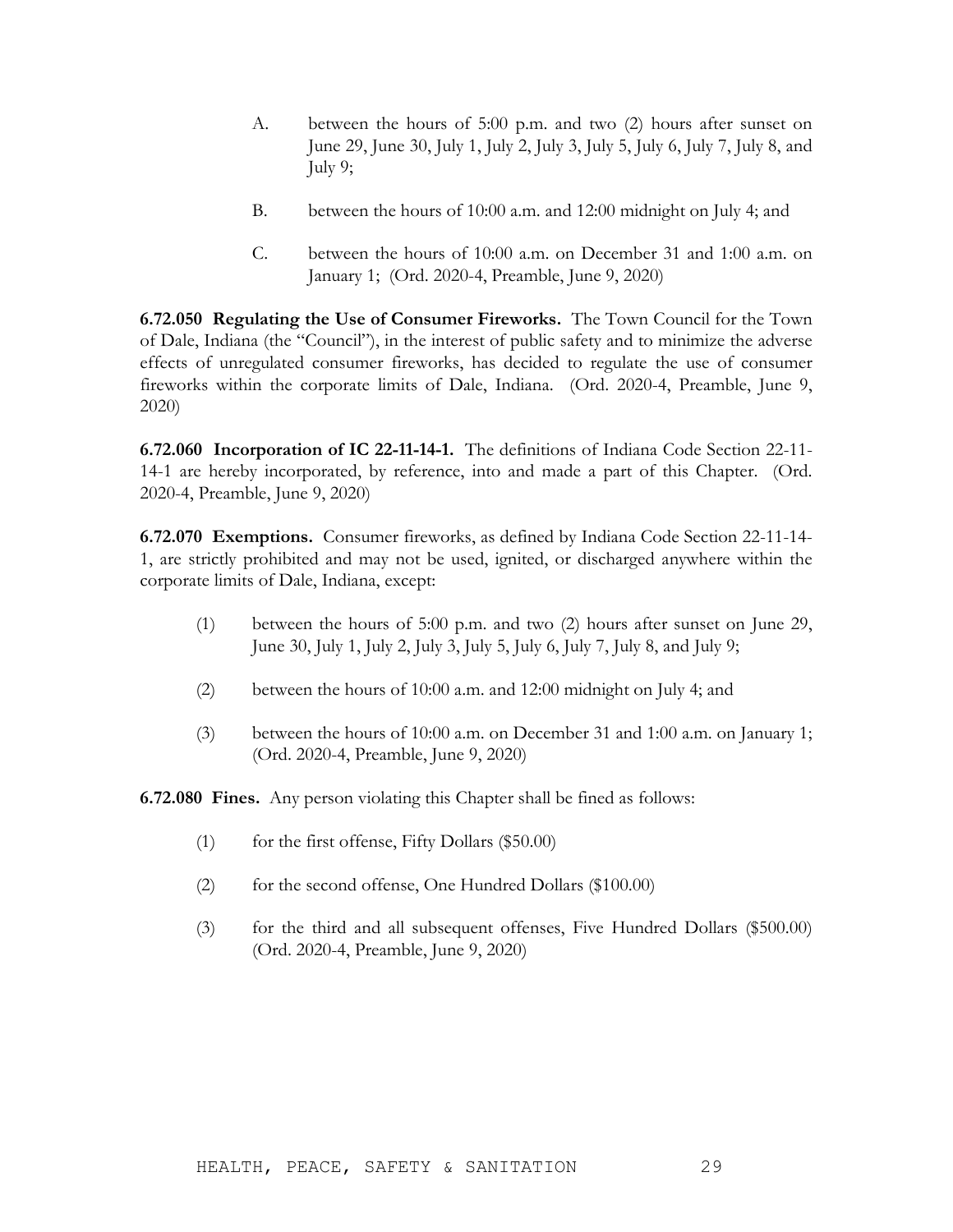### **SKATEBOARDS, ROLLER SKATES, IN-LINE SKATES**

**Sections:**

| 6.75.010 | Use of Public Streets Prohibited                  |
|----------|---------------------------------------------------|
| 6.75.020 | <b>Crossing Streets</b>                           |
| 6.75.030 | Use of Public Sidewalks                           |
| 6.75.040 | <b>Yielding Right-of-Way to Other Pedestrians</b> |
| 6.75.050 | Use by Handicapped Person                         |
| 6.75.060 | <b>Sanctions</b>                                  |
| 6.75.070 | <b>Confiscation of Equipment</b>                  |
|          |                                                   |

**6.75.010 Use of Public Streets Prohibited.** Use of skate boards, roller skates, in-line skates, coasters, non-motorized scooters, toy vehicles and similar devices is prohibited on all public streets, except that the laws governing pedestrians crossing streets shall apply to any person crossing a street on a skateboard, roller skates, in-line skates., coaster, scooter, toy vehicle or similar device. (Ord. 2008-6, S1, Nov. 3, 2008)

**6.75.020 Crossing Streets.** Any person crossing a street on a skateboard, roller skates, inline skates, a coaster, scooter, toy vehicle or similar devise shall yield the right-of-way to pedestrians at all crosswalks and shall not travel too fast for existing conditions. (Ord. 2008- 6, S2, Nov. 3, 2008)

**6.75.030 Use of Public Sidewalks.** The use of skateboards, roller skates, in-line skates, coasters, scooters, toy vehicles and similar devices shall be permitted on public sidewalks as a means of travel only. However, no person shall use such devices for jumping onto or from items such as, but not limited to, railings, stairs, bicycle racks, planters, benches, curbs or similar structures or items, and the waxing of such items or similar items on public property shall not be permitted and shall be permitted on private property only with the permission of the owner of the property. Congregation on public property for the purpose of using any of the above devices, or doing any of the above-cited acts, or traveling back and forth repeatedly upon the same public sidewalk is prohibited. (Ord. 2008-6, S3, Nov. 3, 2008)

**6.75.040 Yielding Right-of-Way to Other Pedestrians.** No one shall erect or place ramps or other items intended to be jumped or used as a means of propelling a person who is using a skateboard, roller skates, in-line skates, coaster, scooter, toy vehicle or other similar device on a public sidewalk, in a public parking lot or on public property, nor shall such devices be placed on private property that does not belong to the user of said devices without the express permission of the owner of the property. (Ord. 2008-6, S4, Nov. 3, 2008)

**6.75.050 Use by Handicapped Person.** This section does not apply to mobility handicapped persons using a motor-driven, wheeled devise on a sidewalk or in a parking lot. (Ord. 2008-6, S5, Nov. 3, 2008)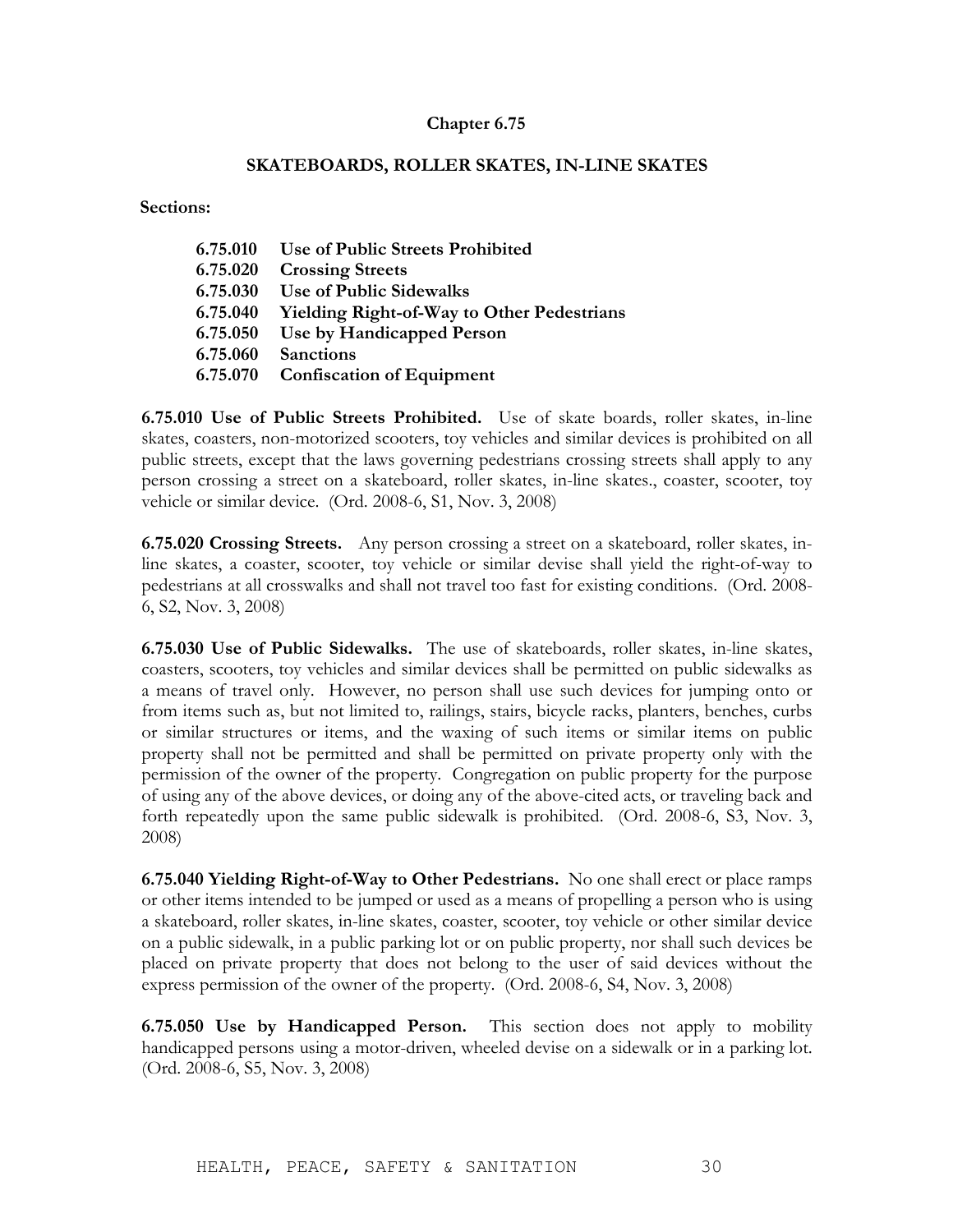**6.75.060 Sanctions.** Whoever violates any portion of this section shall be fined not less than Ten Dollars (\$10.00) for first offense and not less than Twenty Dollars (\$20.00) for each subsequent offense. The maximum fine for any offense shall be Fifty Dollars (\$50.00). (Ord. 2008-6, S6, Nov. 3, 2008)

**6.75.070 Confiscation of Equipment.** If a minor (a person under the age of eighteen (18) is cited for a violation of this ordinance, the police officer citing the offender may take possession of the skateboard, roller skates, in-line skates, coaster, scooter, toy vehicle or other similar equipment and secure it until the ordinance violation is resolved or the parent or guardian of the minor appears at the police headquarters and requests its return, whichever occurs first. If a person over the age of eighteen (18) is cited for a violation, the officer citing the offender may take possession of the skateboard, roller skates, in-line skates, coaster, scooter, toy vehicle or other similar device and secure it until the ordinance violation is resolved. (Ord. 2008-6, S7, Nov. 3, 2008)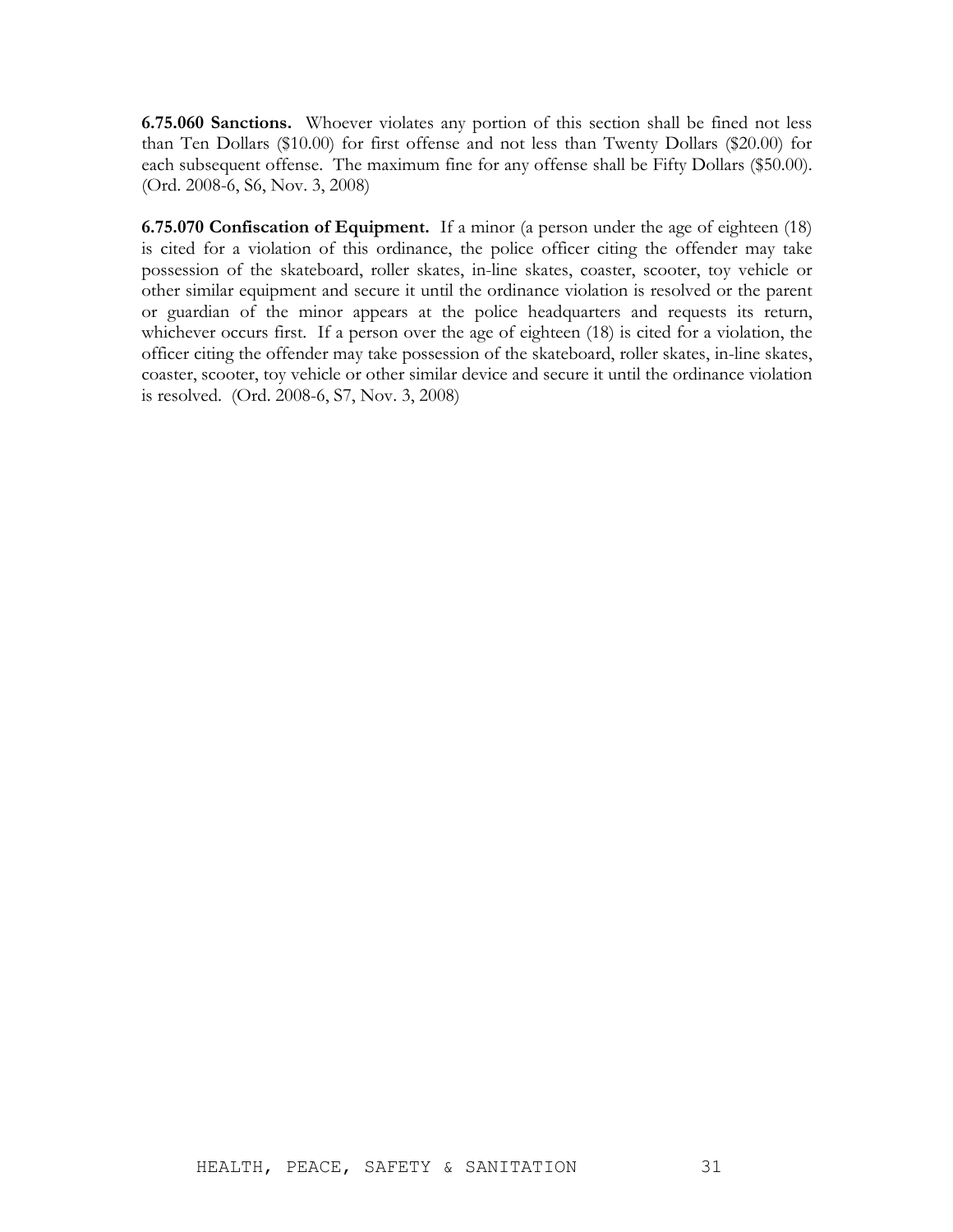### **FEES FOR ORDINANCE VIOLATION ABATEMENT**

**Sections:** 

**6.80.010 Fee Charged by the Town of Dale 6.80.020 Rental of Equipment 6.80.030 Billing Hours 6.80.040 Fee Charged by a Private Contractor 6.80.050 Clerk-Treasurer as Fiscal Officer 6.80.060 Separability**

**6.80.010 Fee charged by the Town of Dale.** The Town of Dale shall charge a fee of (\$100.00) one hundred dollars per hour when the Town of Dale uses any of its equipment, machinery or employees to abate any violation of a town ordinance. This per hour fee will cover the labor of up to, (2) two town employee's and the use of any town owned equipment or machinery used in the process of abating an ordinance violation. (Ord. 2006- 10, S6.80.010, Aug. 7, 2006)

**6.80.020 Rental of Equipment.** The Town may at its discretion rent any equipment needed to abate a violation. The rental fee(s) will be billed to the violator of the ordinance that is being abated. (Ord. 2006-10, S6.80.020, Aug. 7, 2006)

**6.80.030 Billing Hours.** A minimum of (1) one hour will be charged. The Town will bill to the next full hour only, there will be no billing of partial hours. The town will begin billing at the time the town employee(s) leave the town garage and will continue billing until the next full hour after the town employee(s) return to the town garage after the abatement and disposal, if needed, has been completed. (Ord. 2006-10, S6.80.030, Aug. 7, 2006)

**6.80.040 Fee charged by a private contractor**. The Town of Dale may, at its discretion hire a private contractor to abate an ordinance violation. When a private contractor is hired to abate an ordinance violation the fee charged by the private contractor will be passed on to the violator at the rate charged by the private contractor. (Ord. 2006-10, S6.80.040, Aug. 7, 2006)

**6.80.050 The Clerk-Treasurer as fiscal officer.** The Clerk-Treasurer of the town shall determine the actual cost of abating an ordinance violation including administrative costs and shall bill the violator forthwith. If the violator fails to pay any bill issued pursuant to this article within (30) thirty days from the billing date, the Clerk-Treasurer of the town shall certify to the county auditor the amount of the bill, plus any additional administrative costs incurred in the certification. The auditor shall place said amount on the tax duplicate, including accrued interest, which shall be collected as delinquent taxes are collected and disbursed to the general fund of the town. ( Ord. 2006-10, S6.80.050, Aug. 7, 2006)

**6.80.060 Separability.** If any section, sub section, clause, phrase or portion of this ordinance shall be for any reason be held invalid or unenforceable by any court of competent jurisdiction, such portion shall be deemed a separate, distinct and independent provision and such holding shall not affect the validity of the remaining portions thereunder. (Ord. 2006-10, S6.80.060, Aug. 7, 2006)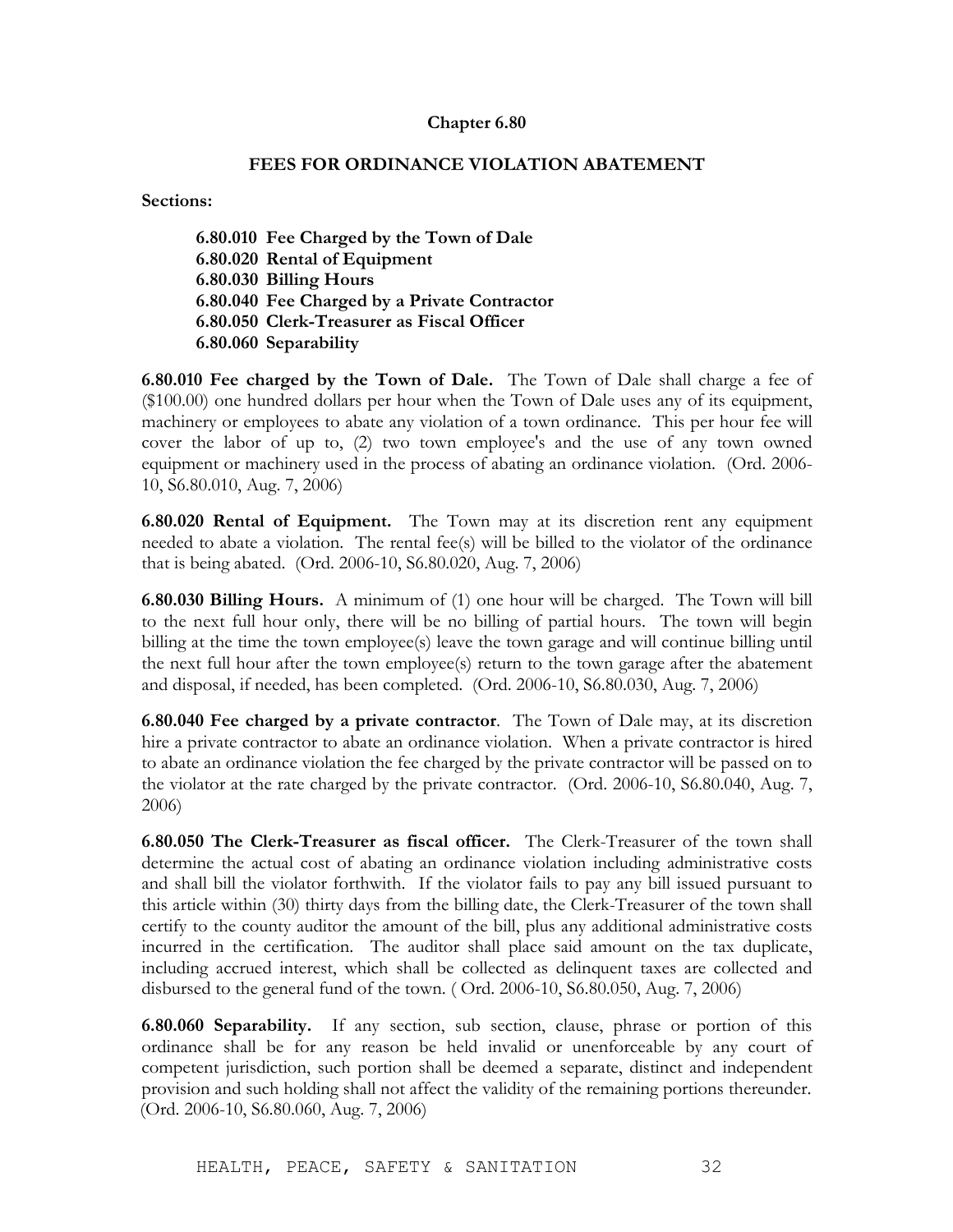### **NATIONAL INCIDENT MANAGEMENT SYSTEM (NIMS**)

**Sections:**

**6.90.010 Established 6.90.020 Nationwide approach 6.90.030 Domestic Incidents 6.90.040 Interoperability and compatibility 6.90.050 Required Adoption 6.90.060 Adoption**

**6.90.010 Established.** Homeland Security Presidential Directive / HSPD, 28 Feb. 2003 established the National Incident Management Systems (NIMS). (Res. 2006-3, S1, May 1, 2006)

**6.90.020 Nationwide approach.** The NIMS establishes a single, comprehensive approach to domestic incident management to ensure that all levels of government across the Nation have the capability to work efficiently and effectively together using a national approach to domestic incident management. (Res. 2006-3, S2, May 1, 2006)

**6.90.030 Domestic Incidents.** The NIMS provides a consistent nationwide approach for Federal, State and local governments to work together to prepare for and respond to, and recover from domestic incidents regardless of the cause, size or complexity. (Res. 2006-3, S3, May 1, 2006)

**6.90.040 Interoperability and compatibility.** The NIMS provides for interoperability and compatibility among Federal, State and local capabilities and includes a core set of concepts, principles, terminology and technologies covering the incident command system, unified command, training, management of resources and reporting. (Res. 2006-3, S4, May 1, 2006)

**6.90.050 Required Adoption.** All Federal departments and agencies shall make adoption of NIMS a requirement, to the extent provided by law, for providing Federal preparedness assistance through grants, contracts or other activities to local governments. (Res. 2006-3, S5, May 1, 2006)

**6.90.060 Adoption.** Be it resolved that the Town of Dale, Indiana by adoption of this resolution by the Town Council of the Town of Dale, Indiana hereby adopts the National Incident Management System (NIMS) as its system of preparing for and responding to disaster incidents of any kind or making. (Res. 2006-3, S6, May 1, 2006)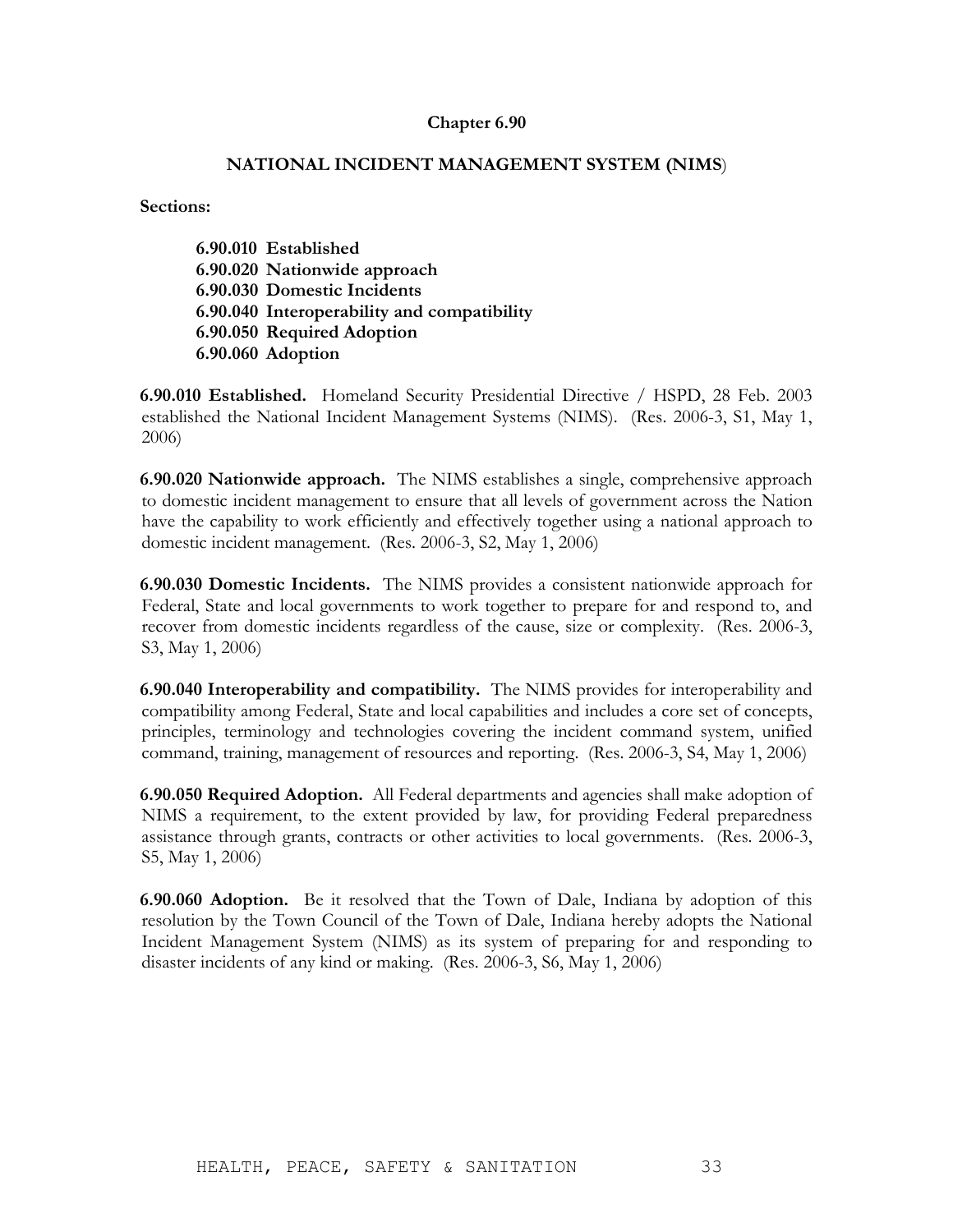### **MULTI-HAZARD MITIGATION PLAN**

**Sections:**

**6.94.010 Development of Plan 6.94.020 Risk Assessment 6.94.030 Mitigation Strategy 6.94.040 Maintenance or Implementation Process 6.94.050 Approval 6.94.060 Requirement for Grant Funding 6.94.070 Adoption of Plan**

**6.94.010 Development of Plan.** The Town of Dale has participated in the hazard mitigation planning process as established under the Disaster Mitigation Act of 2000.

- (1) The Act establishes a framework for the development of a multijurisdictional County Hazard Mitigation Plan.
- (2) The Act as part of the planning process requires public involvement and local coordination among neighboring local units of government and businesses. (Ord. 2020-08, Nov. 10, 2020)

**6.94.020 Risk Assessment.** The Spencer County Plan includes a risk assessment including past hazards, hazards that threaten the county, an estimate of structures at risk, a general description of land uses and development trends. (Ord. 2020-08, Nov. 10, 2020)

**6.94.030 Mitigation Strategy.** The Spencer County Plan includes a mitigation strategy including goals and objectives and an action plan identifying specific mitigation projects and costs. (Ord. 2020-08, Nov. 10, 2020)

**6.94.040 Maintenance or Implementation Process.** The Spencer County Plan includes a maintenance or implementation process including plan updates, integration of the plan into other planning documents and how Spencer County will maintain public participation and coordination. (Ord. 2020-08, Nov. 10, 2020)

**6.94.050 Approval.** The Plan has been shared with the Indiana Department of Homeland Security and the Federal Emergency Management Agency for review and comment. (Ord. 2020-08, Nov. 10, 2020)

**6.94.060 Requirement for Grant Funding.** The Spencer County Multi-Hazards Mitigation Plan will make the county and participating jurisdictions eligible to receive FEMA hazard mitigation assistance grants. (Ord. 2020-08, Nov. 10, 2020)